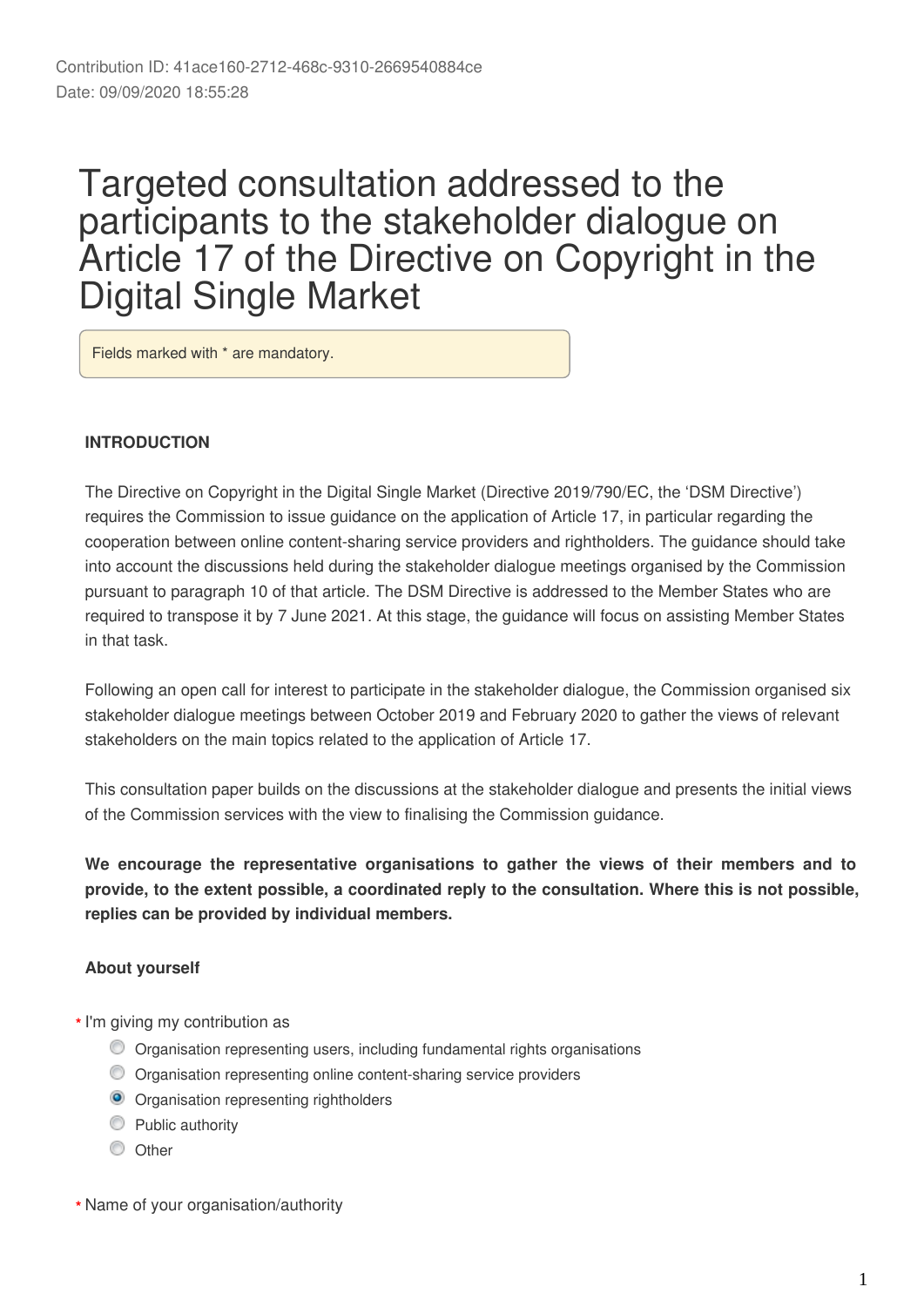IMPF - Independent Music Publishers (International) Forum

#### E-mail (this won't be published)

secretariat@impforum.org / gh@gerhatton.eu

Are you registered in the Transparency Register of the EU? **\***

- **O** Yes
- <sup>O</sup>No

Please indicate your registration number in the Transparency Register **\***

907923020842-83

#### Publication settings **\***

The Commission will publish the responses to this public consultation. You can choose to opt out of the publication.

- Your contribution will not be published
- Your contribution (and your type of respondent) will be published

 $\blacksquare$  I agree with the privacy statement

Privacy statement

Privacy\_statement.pdf

# **I. SCOPE OF SERVICES COVERED BY ARTICLE 17**

# *Background*

*Article 17 applies to online content-sharing service providers as defined in Article 2(6) of the Directive. An online content-sharing service provider is defined as an information society service provider of which the main or one of the main purposes is to store and give the public access to a large amount of copyrightprotected works or other protected subject matter uploaded by its users, which it organises and promotes for profit-making purposes.* 

*Article 2(6) also provides a non-exhaustive list of excluded providers of services, which are not online content-sharing service providers within the meaning of the Directive.* 

*Special rules apply to new online content-sharing service providers, which meet the conditions in Article 17 (6).*

# *Possible elements for the guidance*

The guidance should indicate how to transpose the definition of 'online content-sharing service provider' into national law and explain the different elements of the definition itself, as well as of the list of service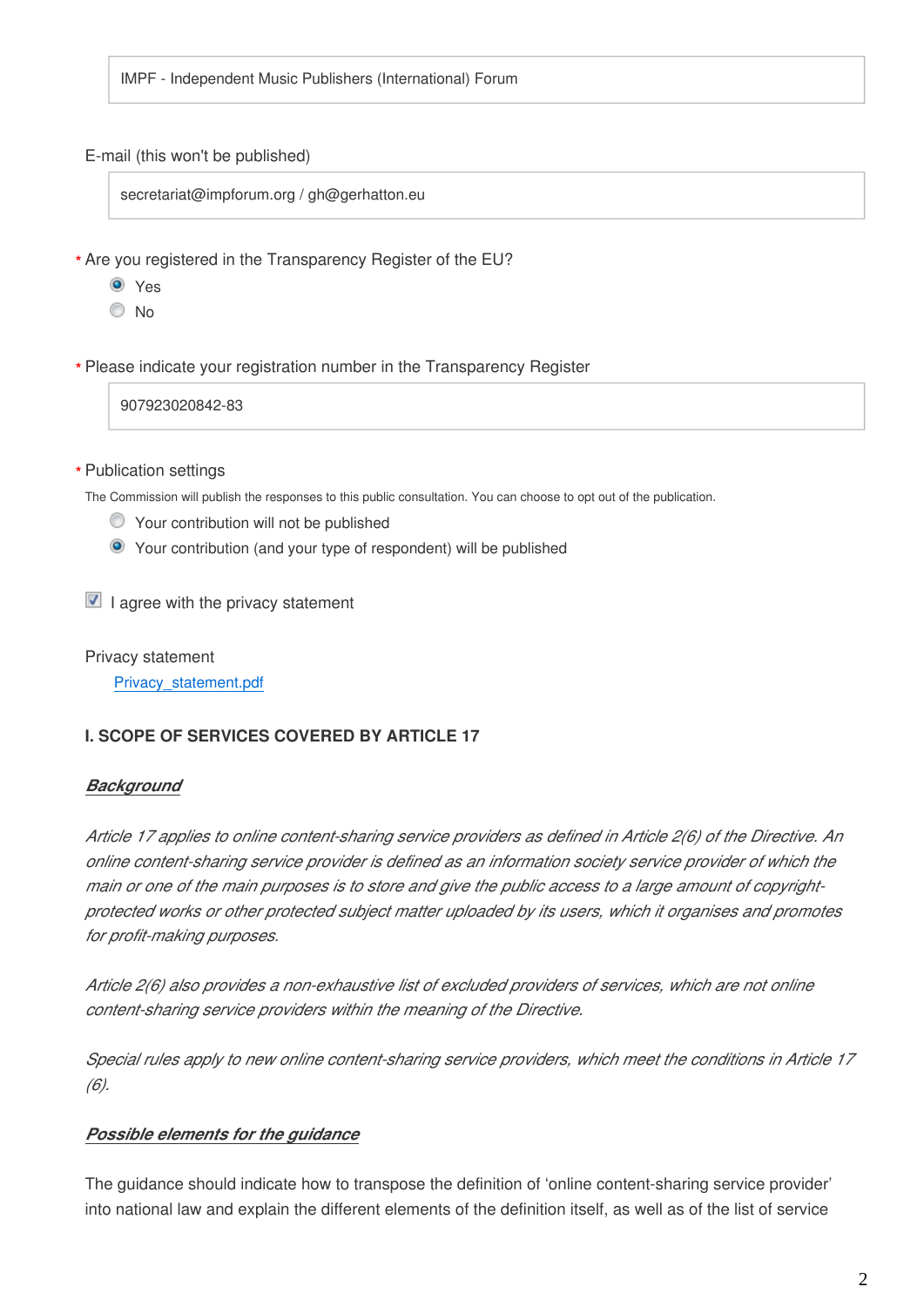providers, which are expressly excluded.

The non-exhaustive nature of the exclusion for particular online service providers by use of the term 'such as' denotes that other service providers could also qualify as an excluded service provider on a case-bycase basis.

In order to provide legal certainty, Member States should explicitly set out in their implementing laws all elements of the definition of 'online content-sharing service provider' in Article 2(6), including the excluded service providers set out in Article 2(6). As regards these excluded service providers, the guidance should state that the Union legislature has expressly excluded from the scope of the definition the particular examples set out in Article 2(6).

For other services, which are not identified as examples but which may also be excluded, a case-by-case assessment would be necessary.

Recital 63 states that a case-by-case assessment would be required in order to determine whether an online service provider falls within the scope of the rules in Article 17. This does not affect the possible application of Article 3(1) and (2) of Directive 2001/29/EC to excluded service providers using copyrightprotected content, as recalled by recital 64.

Article 2(6) should be read in the light of recitals 62 and 63. It order to increase legal certainty as to the scope and as an aid to interpretation, Member States should be advised to also transpose elements of Recitals 62 and 63. Member States should apply the different elements of the definition, such as the concept of 'large amount of copyright protected content' in the light of these recitals, while they should refrain from further defining these elements going beyond the text of the directive, in order to avoid fragmentation.

Member States should bear in mind that the definition is drafted in a sufficiently neutral manner, which takes account of possible changes in modes of delivery, technology and usage and the fact that the DSM Directive will have to be applied in circumstances, which may change over time.

*Question 1: Are there any additional elements related to the definition of an online content-sharing service provider, besides those outlined above, which you consider require some guidance? If yes, please indicate which ones and how you would suggest the guidance to address them.*

*2600 character(s) maximum*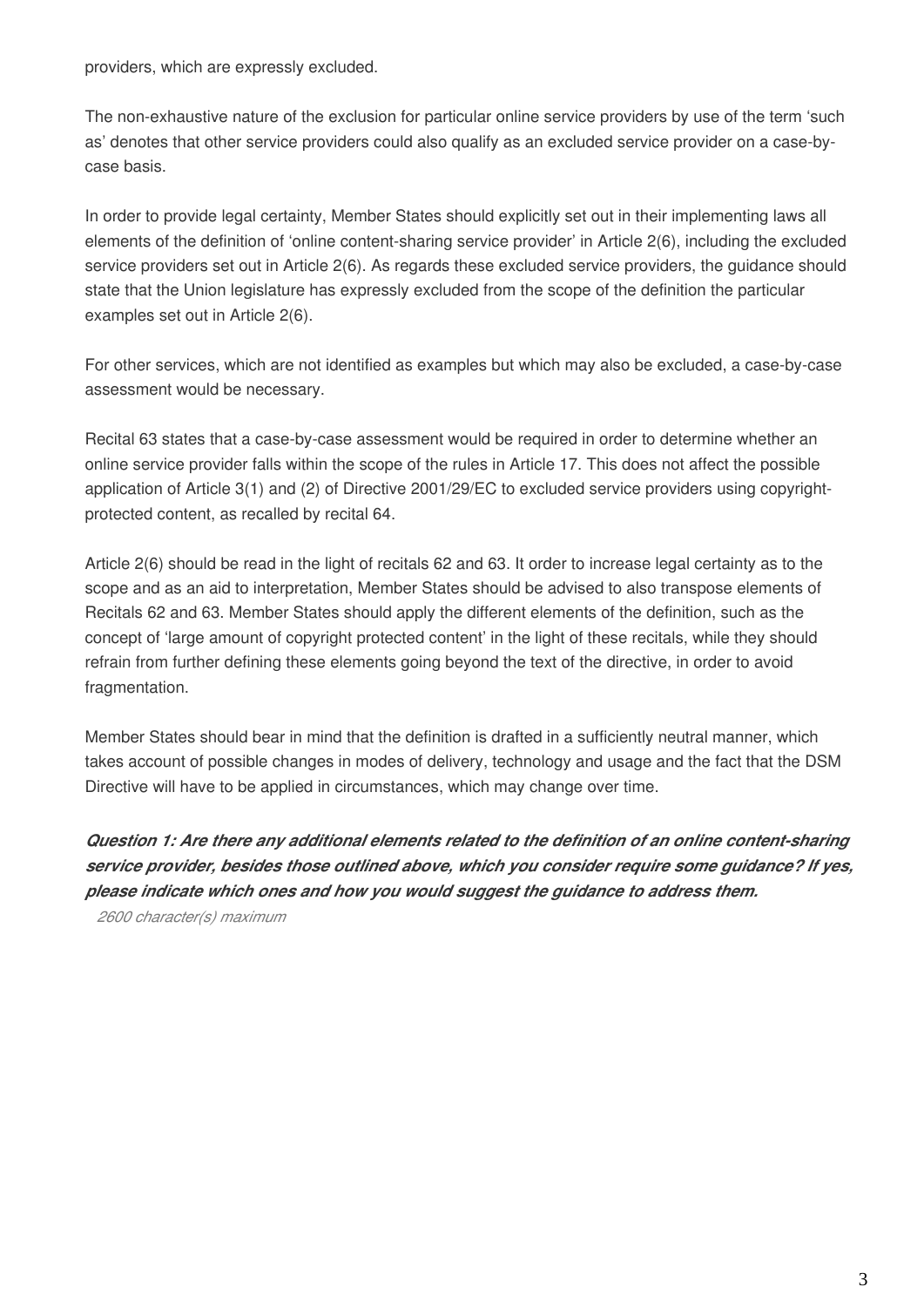The introduction of Article 17 provides the clarity needed to ensure that those digital service providers that have been hiding behind the safe harbour provisions of the E-commerce Directive are from now on also held liable for the content uploaded by its users. Article 17 does not create additional responsibilities; rather, it ensures that the European Digital Single Market works as it was always intended.

In our view, Member States should ensure that the definition of online content-sharing service provider is crafted in a sufficiently clear way so that it enables the inclusion of all services that store and make available copyright content uploaded by its users. We would caution against any narrow specification in national law of those services that are excluded from the definition of OCSSP. Too explicit exclusions as cited in Article 2(6) of the Directive risk making the Directive inefficient in the (near) future. One exemption today for a certain type of services will mean tomorrow thousands of services building their business model on the back of such exemptions. It is essential, however, that it be clarified that the organisation and promotion of activities referred to in Rec 62 and Art 2.6 can be carried out by automated means. The use of automated tools should not disqualify any OCSSP from being considered as such. Further, the EC should not let wording in Recital 62 according to which the definition of the OCSSP should "target only online services that play an important role on the online content market by competing with other online content services, such as online audio and video streaming services, for the same audiences", allow that certain digital services continue to claim safe harbour. This is not the intention of the Directive.

The overall objective is to ensure that rightsholders are able to negotiate licenses in a level playing field with digital service providers. Member States need to implement faithfully the DSM and in a way that is faithful to the principles for which it was originally envisaged.

### **II. AUTHORISATIONS (Art. 17 (1-2))**

#### *Background*

*Article 17(1) requires Member States to provide that online content-sharing service providers, as defined in Article 2(6), perform an act of communication to the public or an act of making available to the public for the purposes of this Directive when they give the public access to protected content uploaded by their users and therefore need to obtain an authorisation from relevant rightholders, for instance by concluding a licensing agreement. Under Article 17(2) the authorisation obtained by the online content-sharing service providers must also cover the acts carried out by users, under certain conditions.*

#### *Possible elements for the guidance*

#### (i) Authorisation models

The guidance should explain how Member States should approach the requirement of 'authorisation' in Article 17(1). The term 'authorisation' is not defined and it should be interpreted in the light of the aim and objective of Article 17.

Article 17 is a lex specialis to Article 3 of Directive 2001/29/EC and of Article 14 of Directive 2000/31/EC. This is confirmed by Recital 64, which states clearly that Article 17 does not affect the concept of communication to the public or of making available to the public elsewhere under Union law, nor does it affect the possible application of Article 3(1) and (2) of Directive 2001/29/EC to other service providers using copyright-protected content. As such, Member States would not be able to rely in their transposition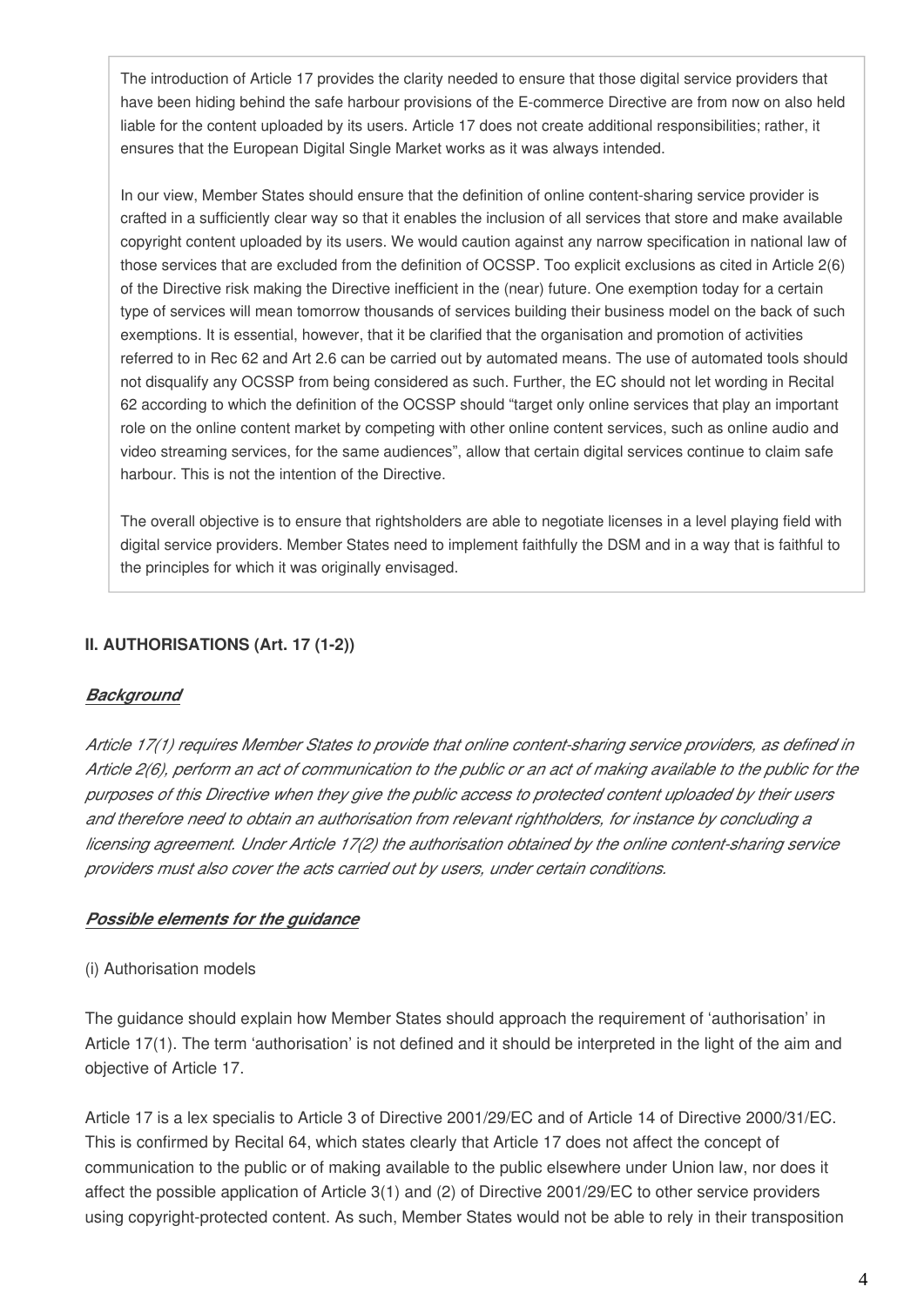of Article 17 on their implementation of either of those directives in relation either to the notion of 'authorisation' or indeed for the notion of 'communication to the public'. Therefore, Member States should explicitly introduce into national law the notion of 'authorisation' for the lex specialis 'act of communication to the public' in Article 17(1).

Article 17(1) provides that an authorisation may for instance include a licensing agreement and this is also set out in Recital 64. Accordingly, an authorisation may take the form of a licensing agreement but may also take another form in national law. The guidance could give indications of different authorisation schemes that Member States could provide for, taking into account the specificities and practices of different sectors. Both individual and collective licensing solutions should be possible. Extended collective licences (ECL) could be considered in specific cases and for specific sectors, provided that they comply with the conditions of Article 12 of the DSM Directive.

The guidance would also recall that rightholders are not obliged to grant an authorisation to online contentsharing service providers, as explained in recital 61. Nevertheless, where rightholders do not grant an authorisation, online content-sharing service providers are not liable for copyright infringements if they comply with the conditions set out in Article 17(4) (see section III.1).

In order to foster the grant of authorisations in any chosen form at national level and to ensure the *effet utile* of Article 17(1), Member States could be recommended to maintain or establish voluntary mechanisms to facilitate agreements between rightholders and service providers. For example, voluntary mediation mechanisms could be considered in specific cases or sectors to support parties willing to reach an agreement but facing difficulties in the negotiations.

# (ii) Authorisations covering users

Member States should implement explicitly in their legislation Article 17(2) under which an authorisation granted to online content-sharing service providers should also cover acts carried out by (i) users acting for non-commercial purposes or (ii) users whose activity does not generate significant revenues. It is important to bear in mind that these authorised uses are in addition to what else is authorised for content-sharing service providers.

Under this provision, authorisations granted to service providers are deemed to cover the acts, within the material scope of the authorisation granted, that are carried out by users falling in any one of these categories (non-commercial purpose or non-significant revenues). It is sufficient for a user to satisfy one of these conditions to be covered by the authorisation.

The guidance could illustrate this provision, which would for example cover users uploading a home video including music in the background or users uploading a tutorial generating limited revenues, which includes music or images when no exceptions apply. On the other hand, users acting on a commercial basis and deriving significant revenues from their uploads would be outside the scope of or not covered by that authorisation (unless the parties have explicitly agreed to cover also these users contractually). Member States should not set out quantitative thresholds when implementing the concept of 'significant revenues' which should be examined on a case-by-case basis. Member States should be recommended to assess the notion of 'significant revenue' by reference to all the circumstances of the user's activity in question, including whether there is a licence agreement where the parties have agreed on specific thresholds (which should however not go below what is authorised under Article 17(2)).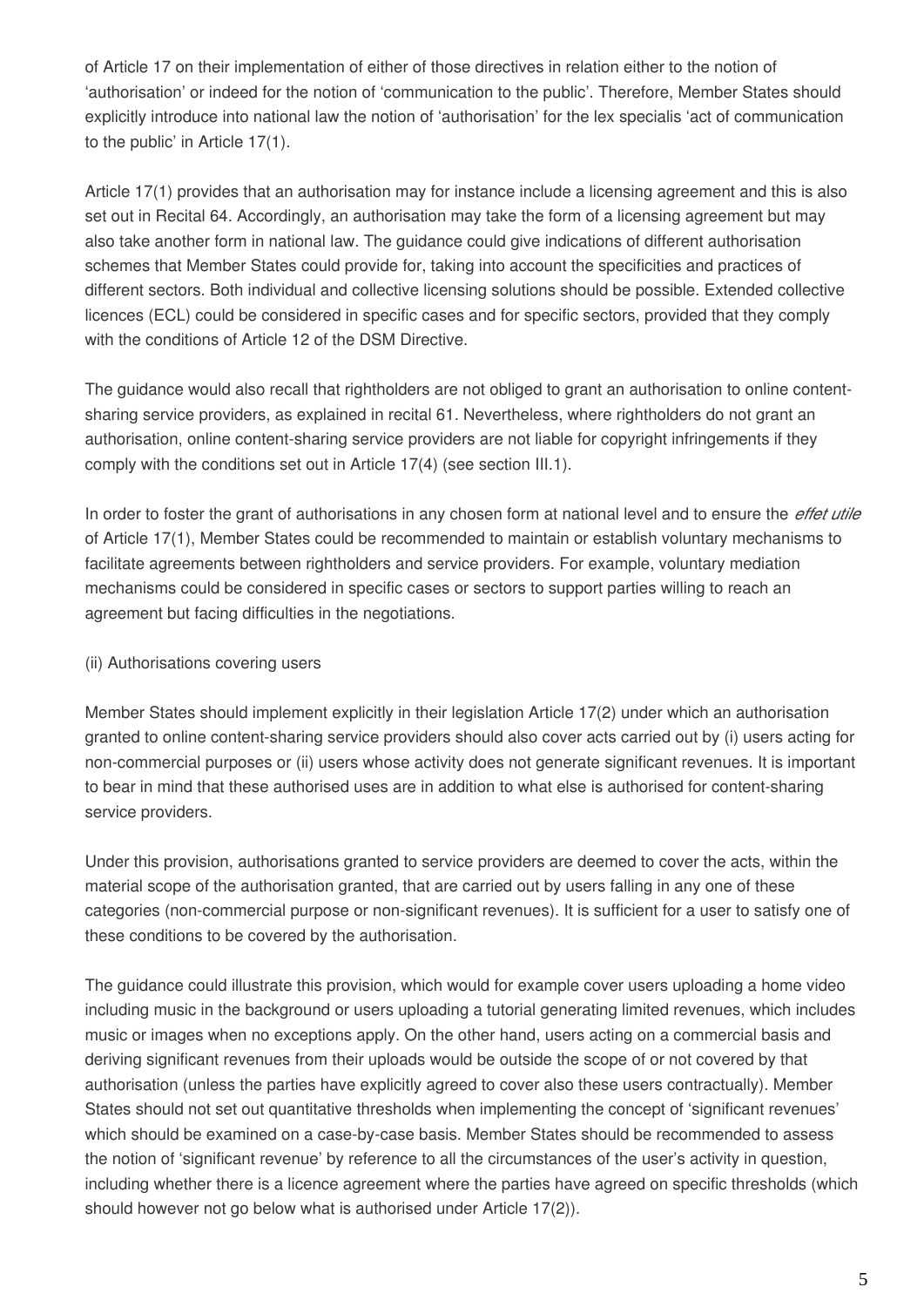Member States should interpret the notion of authorisation in Article 17(2) in light of recital 69 according to which service providers do not have to obtain a separate authorisation when rightholders have already authorised users to upload specific content. In these cases, the act of communication to the public has already been authorised within the scope of the authorisation granted to the user. The same recital also indicates that service providers should not presume that their users have in all cases obtained all the necessary authorisations for the content they upload.

In order to enhance transparency and legal certainty, the guidance could encourage the Member States to put in place an exchange of information on authorisations between rightholders, users and service providers.

# *Question 2: Are there any additional elements related to authorisations under Article 17(1) and 17 (2), which should be covered by the guidance? If yes, please explain which ones and how you would suggest the guidance to address them.*

#### *2600 character(s) maximum*

Licensing agreements are the most optimal way to ensure that that the works of the authors and composers are rewarded and protected from copyright infringement. While we defend and respect the contractual freedom, we are seeing some digital services claiming that it is not feasible for an OCSSP to obtain authorisation from all rightsholders for the use of all protected content on its service. Let's be reminded that copyright is a fundamental right. When engaging in a copyright relevant act, rightsholders' authorisation is needed. Licensing agreements are the most secure way of obtaining authorisations. Music publishers are used to grant licenses on a straightforward, and even on an automated basis in many instances.

Unfortunately, we are still seeing a misuse of the safe harbour provisions by certain OCSSPs to their negotiating advantage and to pay unfair rates to rightsholders. Any guidance on authorisations by rightsholders should be sufficiently clear as to the overall objective of the Directive. We would caution against:

The interpretation of Article 17 as sui generis right, as the article does not provide a wholly special regime from that already envisaged under the EU Acquis, nor does it provide a new right of communication /making available to the public. Rather, it clarifies that certain digital service providers – which claimed to be mere intermediaries with no responsibility – indeed qualify as online content sharing service providers (OCSSPs), perform a copyright relevant act, and should as a consequence be held liable for the content they make available to the public.

• The re-definition of Article 3 and 4 of InfoSoc Directive which is very much still valid. Article 17 does not preclude that other services, not covered by the OCSSPs definition, also perform a copyright-restricted act, as per Article 3 and 4 of the 2001 InfoSoc Directive. In this regard, it is important that the Guidelines mention that the authorisations to be sought by OCSSPs should also include the reproduction acts carried out by the latter (as they store content) which also require authorisation, as per Article 2 of the InfoSoc Directive.

• The broadening of the scope of exceptions and limitations. Some MS claim this Directive provides the freedom to introduce broader exceptions into their national law. The concepts of quotation, criticism, review, parody, caricature, pastiche are autonomous concepts of EU law, and must be interpreted uniformly throughout the EU and in accordance with CJEU case law, without any possibility for MS to alter the scope.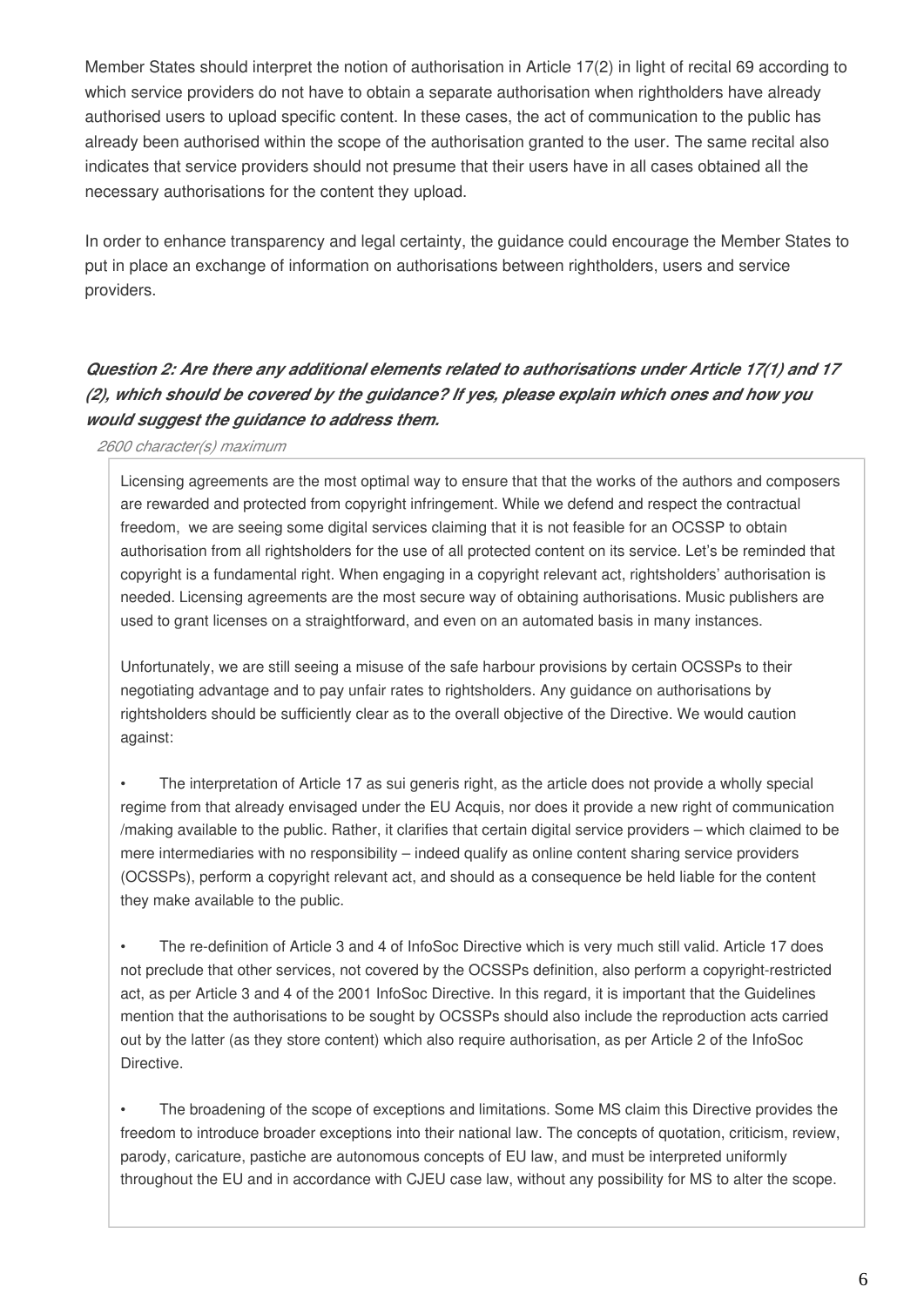# *Question 3: Do you have any concrete suggestions on how to ensure a smooth exchange of information between rightholders, online content-sharing service providers and users on authorisations that have been granted?*

*2600 character(s) maximum*

Licensing agreements already provide sufficient information about their scope and limitations. It is in our own interest to allow the legal use musical works in as many digital services as possible; music publishers will therefore always be willing to exchange as much information as feasible with OCSSPs on authorisations already granted.

However, the Guidelines should be clear in this respect and stress that only an express authorisation granted by the rightsholders to uploaders can cover the OCSSPs' acts of communication to the public.

# **III. SPECIFIC LIABILITY REGIME UNDER ARTICLE 17**

Article 17(4) establishes a specific liability regime for online content-sharing service providers that have not obtained an authorisation from the relevant rightholders under the applicable national rules implementing Article 17(1). Therefore, the *effet utile* of this provision will depend on the system of 'authorisation' put in place by the Member State under Article 17 (1) and (2). As outlined in recital 61, the goal of Article 17 is 'to foster the development of the licensing market between rightholders and online content-sharing service providers'. Article 17(4) only becomes applicable in those cases in which the primary goal of authorisation of acts of communication to the public performed by online content sharing service providers within the meaning of Article 17(1), for instance by concluding a licensing agreement, could not be achieved.

In the absence of an authorisation, Article 17(4) sets out three cumulative conditions, which service providers may invoke as a defence against liability.

The conditions in Article 17(4) are subject to the principle of proportionality, as specified in Article 17(5). In this respect, the guidance should give indications to Member States on the practical application of the proportionality criteria to the conditions set in Article 17(4), notably how the type, size and audience of the service, the availability of suitable and effective means and the related costs, as well as the type of content uploaded by the users could be considered in different cases.

# **1. BEST EFFORTS TO OBTAIN AN AUTHORISATION (ARTICLE 17(4)(a))**

# *Background*

The first condition in Article 17(4) letter (a) is that service providers should be liable for unauthorised acts of communication to the public, including acts of making available to the public, unless they demonstrate they have made best efforts to obtain an authorisation. The principle of proportionality, as set out in Article 17(5), should be taken into account when assessing whether a service has made its best efforts under Article 17 (4) letter (a). Pursuant to Article 17(8), the application of Article 17 should not lead to any general monitoring obligation.

# *Possible elements for the guidance:*

The guidance could give non-exhaustive indications of actions carried out by service providers that could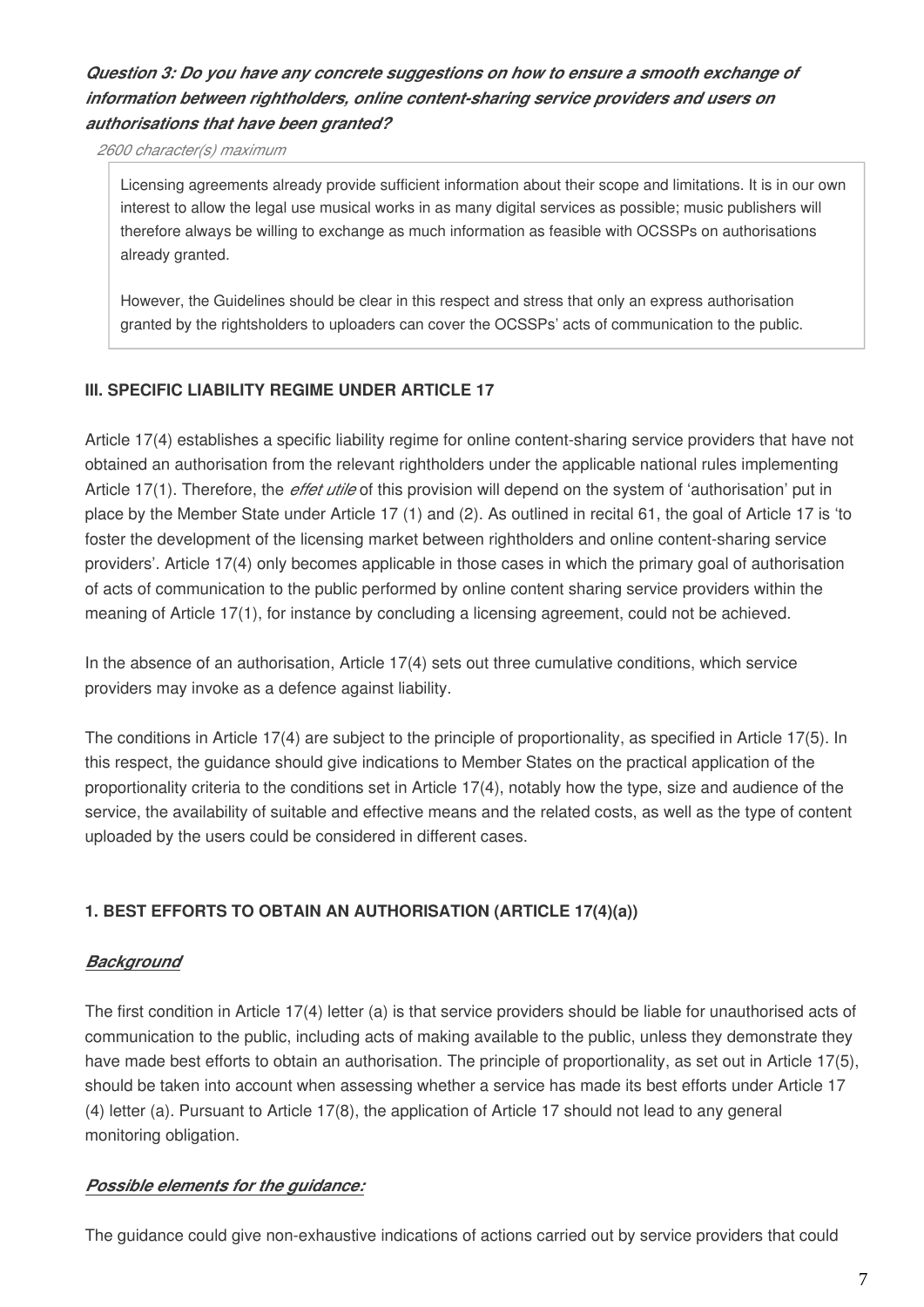constitute best efforts to obtain an authorisation by the service providers. In particular, it should illustrate, which action on the part of service providers would constitute best efforts. This would include any action taken by service providers to seek out and/or engage with rightholders and the response, if any, to such solicitation and/or engagement by rightholders. Member States may wish to include such actions, which could, if relevant, vary from sector to sector, in their transposition law.

The authorisation models defined by Member States pursuant to Article 17(1) will have an impact on how easily service providers may be able to fulfil the requirement of 'best efforts' to obtain an authorisation. The threshold of 'best efforts' may be more easily satisfied where a Member State has taken measures to facilitate the grant of authorisations, for example with regard to licensing models, mediation mechanisms or exchange of information. Where a Member State has opted for a system, which leaves greater flexibility in the authorisation regime, service providers may need to adduce evidence that they have tried and been unable to get an authorisation. Keeping records of service providers' engagement with rightholders may help addressing this situation. The evidential standard to prove best efforts would depend therefore on the type of authorisation in national law. For example, participation in a voluntary mediation, where available, could be taken into account in order to satisfy best efforts.

The guidance should recall the importance of applying the best efforts obligation on a case-by-case basis and according to the proportionality principle and the criteria provided for in Article 17(5).

To illustrate the best effort obligation, the guidance should make clear that service providers have to engage proactively as a minimum with rightholders which can be easily identified and located, in order to seek an authorisation. This includes rightholders representing a broad catalogue of works or other subject matter, or their representatives with a mandate to act on their behalf such as collective management organisations (CMOs) acting in accordance with Directive 2014/26/EU.

At the same time, in accordance with the principle of proportionality, service providers should not be expected to proactively seek out all rightholders whose content may be uploaded on their services, in particular those who are not easily identifiable by any reasonable standard. The guidance should however explain that online content-sharing service providers should as a rule enter into negotiations with those rightholders that wish to offer an authorisation for their content, irrespective of whether their type of content (eg. music, audio-visual content, images, text, etc...) is prevalent or is less common on the website of the service provider. Nevertheless, pursuant to the principle of proportionality, in certain cases (notably in case of smaller service providers) a lower level of effort to obtain an authorisation may be expected for types of content which are less common on the website of a given service provider (e.g. for images or texts on a video-sharing platform).

In the light of Recital 61, licensing agreements should be fair and keep a reasonable balance between both parties. That recital also states that rightholders should receive appropriate remuneration for the use of their works or other subject matter. As a consequence, service providers refusing to conclude a licence offered on fair terms and which maintains a reasonable balance between the parties should not be considered to have deployed their best efforts to obtain an authorisation. On the other hand, service providers should not be required to accept licensing offers that are not on fair terms and which do not keep a balance between the parties, including as regards the remuneration to be paid.

The guidance should refer to the relevant provisions of Directive 2014/26/EU applying to licences negotiated and concluded by CMOs, in particular Article 16 (conducts of negotiations and licencing terms) and Article 35 (resolution of disputes). As mentioned under Section II, Member States may also maintain or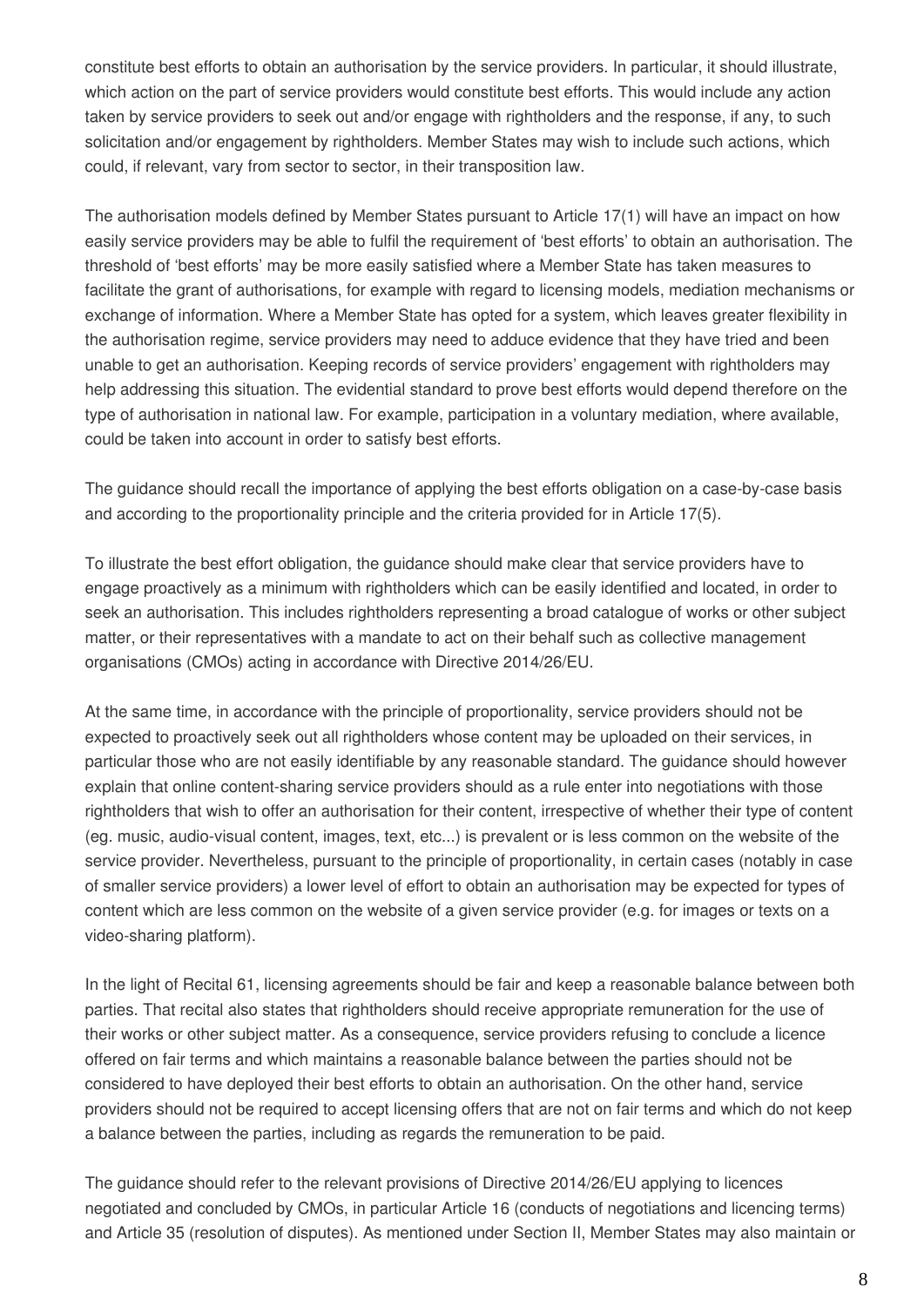establish voluntary mechanisms aimed at facilitating the conclusion of licensing agreements between online content-sharing service providers and rightholders.

*Question 4: In which cases would you consider that an online content-sharing service provider has made its best efforts to obtain an authorisation, in light of the principle of proportionality? Please give some concrete examples, taking into account the principle of proportionality.*

*2600 character(s) maximum*

Music publishers, as rightsholders, should remain free to decide on the commercial exploitation of the works they publish, on the basis of the rights granted by their authors and composers. Any licensing model must respect the economic balance of the ecosystem. If this is not possible, then rightsholders should be free to use the stay-down provisions as per Article 17(4). We agree with the EC that service providers refusing to conclude a licence offered on fair terms and which maintains a reasonable balance between the parties should not be considered to have deployed their best efforts to obtain an authorisation.

# *Question 5: In your view, how should online content-sharing service providers, in particular smaller service providers, make their best efforts to obtain an authorisation for content, which is less common on their service?*

*2600 character(s) maximum*

We do not see the difficulty for smaller service providers to obtain authorisation from rightsholders. Rightsholders in general, and music publishers in particular, are used to granting licensed on a daily basis. We are always working on new and creative ways to grant all type of licenses on a customised way depending on the needs of each service, and users. In addition, we are in continuous discussions with collective management organisations and authors and composers to develop guidelines that facilitate and standardise small-scale licensing. We also engage in discussions with users on this matter. Finally, in doubt of which rightsholders needs to be approached to obtain a specific license, smaller OCSSPs can always contact CMOs for the use of a certain repertoire.

There are always ways to obtain authorisations.

# *Question 6: Are there any additional elements related to Article 17(4)(a), which should be covered by the guidance besides those outlined above? If yes, please explain which ones and how you consider the guidance should address them.*

*2600 character(s) maximum*

In our view, OCSSPs should not limit themselves to contacting rightsholders to be considered as having carried out their best efforts to seek authorisation. In order to offer the most appropriate licence, rightsholders need precise, specific and updated information relating to the works being used income generated from such use, any rules on monetisation and categorisation of content which have a direct impact on the rightsholders' remuneration.

# **2. 'BEST EFFORTS' TO AVOID UNAUTHORISED CONTENT (Art. 17(4)(b))**

# *Background*

*The second condition set out in Article 17(4) is that online content-sharing service providers should be liable for the use of unauthorised content unless they demonstrate that they have made their best efforts, in*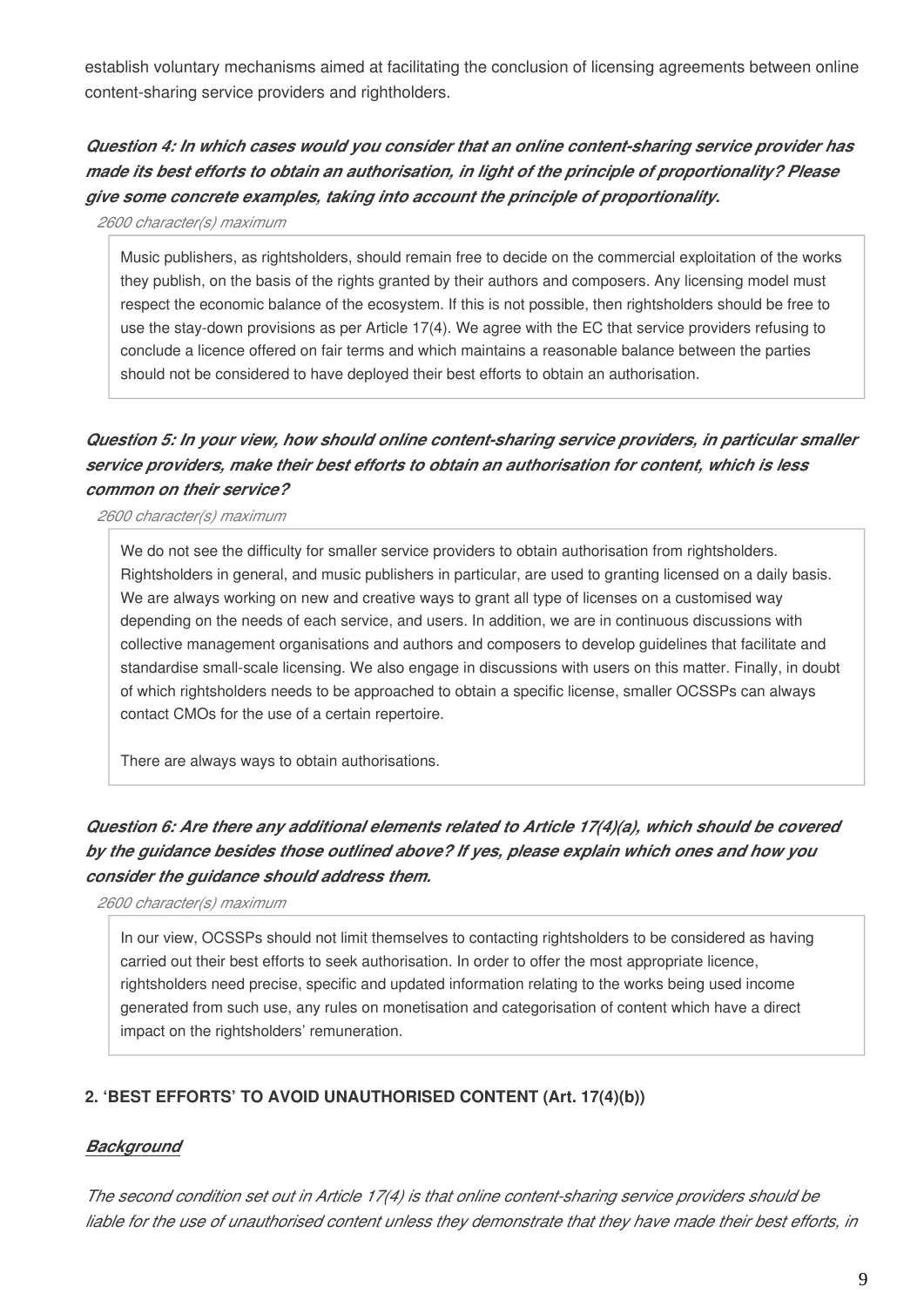*accordance with high industry standards of professional diligence, to ensure the unavailability of specific works and other subject matter for which the rightholders have provided them with the relevant and necessary information. The principle of proportionality, as set out in Article 17(5), and Article 17(7) should*  be taken into account. Pursuant to Article 17(8), the application of Article 17 should not lead to any general *monitoring obligation.*

# *Possible elements for the guidance:*

Member States should bear in mind that these provisions are subject to the obligation on them in Article 17 (7) and (9) to ensure that legitimate uses remain unaffected by the cooperation of service providers with rightholders. The guidance should give indications to Member States on how this could be achieved, as explained in section IV.

The guidance should recommend that in their implementing laws Member States should not mandate the use of technology or impose any specific technological solutions on service providers in order to demonstrate best efforts. This would not only ensure a technologically neutral and future proof application of Article 17(4)(b) but also provide for a less intrusive approach. The service providers together with rightholders may cooperate on the best way to approach identification of the works in question, including by recourse to technology taking into account that the cooperation should not lead to any general monitoring obligation.

The guidance should underline that service providers have to act diligently when making their best efforts to implement any relevant solutions. As stated in Recital 66, to assess whether a given service provider has made its best efforts, account should be taken of whether the service provider has taken all the steps that would be taken by a diligent operator to achieve the result of preventing the availability of unauthorised works or other subject matter on its website taking into account best industry practices and the effectiveness of the steps taken in light of all relevant factors and developments. However, service providers should remain free to choose the technology or the solution that they consider the most appropriate to comply with the best efforts obligation in their specific situation, given that account should be taken of the principle of proportionality.

The stakeholder dialogue showed that content recognition technology is already used today to manage the use of copyright protected content, at least by the major online content-sharing service providers. Besides content recognition technology based on fingerprinting, other solutions, such as watermarking, solutions based on metadata and key word search or a combination of different technologies are currently deployed to detect unauthorised content.

Therefore, in most cases, it is expected that service providers will rely (or continue to rely) on technological tools in order to comply with their obligation under Article 17(4)(b) but it is not a prerequisite for the application of Article 17(4). The guidance should in this context recall that the deployment of any solution, including use of technology, such as content recognition technologies, has to respect Article 17(7) and 17 (9), which lays down safeguards for legitimate uses (see section IV below).

The guidance should also recall the importance of applying the 'best effort' obligation on a case-by-case basis and according to the proportionality principle and the criteria provided for in Article 17(5). In this respect, the guidance should give indications to Member States along the following lines: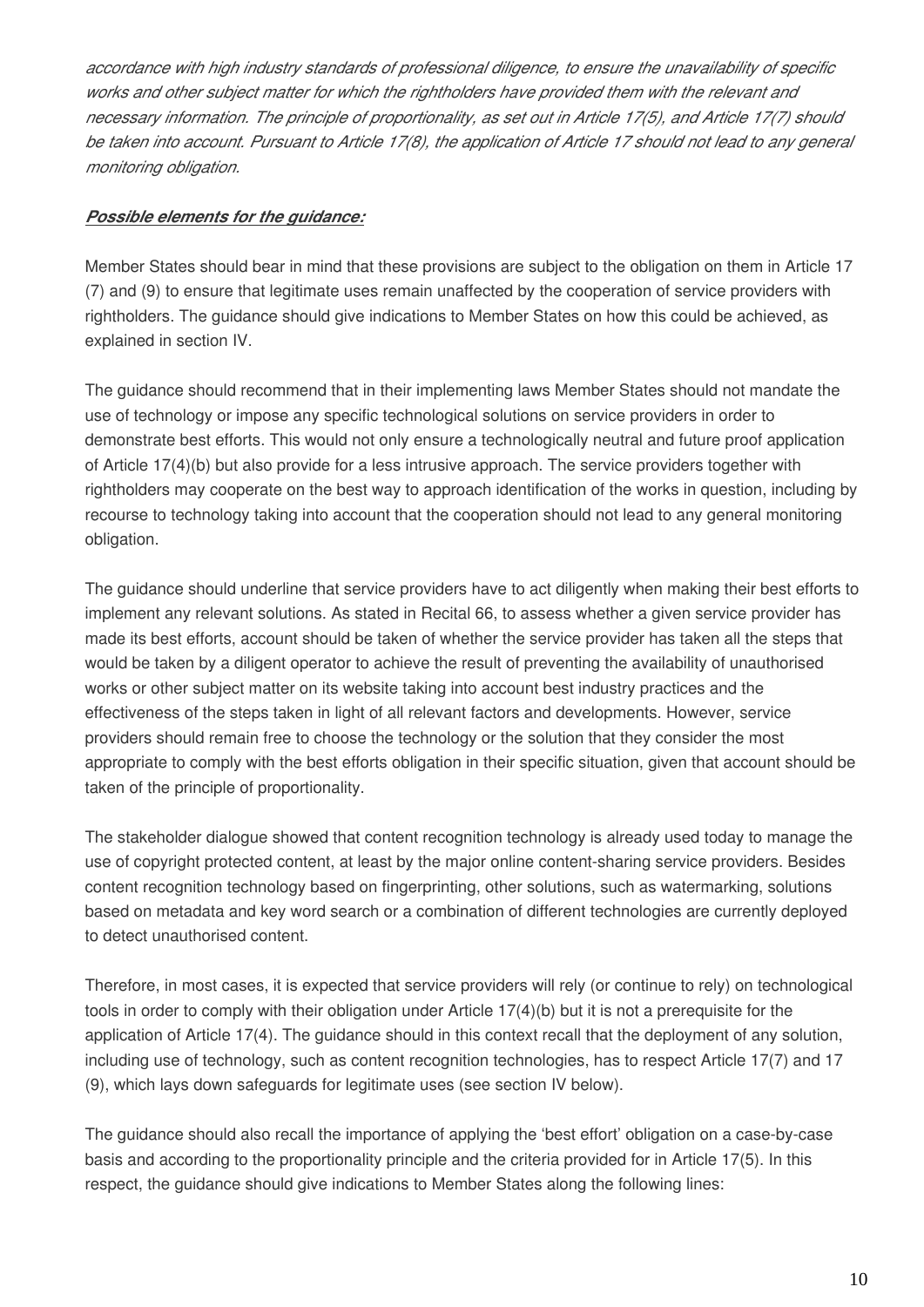- The type, size and audience of the service: larger service providers with a significant audience may be expected to deploy more advanced and costly solutions/technologies than 'smaller' service providers, with more limited audiences and resources. It could be more proportionate to expect smaller service providers to resort to simpler solutions (like metadata or key word search) as long as these solutions are effective. In some cases, notably for small service providers, relying on ex post action following rightholders' notifications (notice and take down) may be proportionate, as explained in recital 66.

- The availability of suitable and effective means and the related costs should also be considered, for example when service providers buy solutions from third parties/ technology providers, when these are developed in-house as well as the costs related to human review in the context of disputes (see Section IV). The cumulative cost of different solutions that may need to be implemented by a service provider should also be considered, as well as limitations of technologies depending on the type of content.

- The type of content uploaded by the users: when a service provider makes available different types of content, the level of efforts to be made may vary depending on whether the content is prevailing in their website or residual. It can be expected that service providers make more efforts regarding the former as compared to the latter.

In line with Article 17(4)(b), the guidance should underline that the best efforts to ensure the unavailability of specific unauthorised content are to be assessed on the basis of the *'relevant and necessary information'* rightholders must provide to online content-sharing service providers. Whether any information provided by rightholders is "relevant and necessary information" in any given situation should be assessed on a case-bycase basis. Recital 66 specifies that if no such information is provided by rightholders, service providers are not liable for unauthorised uploads of unidentified content.

The guidance would provide some examples of what may constitute relevant and necessary information in different cases. Such information will vary depending on the solutions deployed by service providers (for example metadata on the work such as title, author/producer, duration; fingerprints or the actual content file). The information provided by rightholders should be relevant and accurate to allow service providers to take action on that basis. Member States should be free to define sanctions for abuse of the cooperation mechanism laid down in Article 17, such as the provision of false information.

Flexibility could be left to rightholders and service providers to agree on mutually convenient cooperation arrangements in view of ensuring the unavailability of unauthorised content, within the boundaries of the safeguards for legitimate uses.

*Question 7: In which cases would you consider that an online content-sharing service provider has or has not made its best efforts to ensure the unavailability of specific unauthorised content in accordance with high industry standards of professional diligence and in light of the principle of proportionality and the user safeguards enshrined in Article 17(7) and (9)? Please give some concrete examples.*

#### *2600 character(s) maximum*

Overly burdensome notification procedures and reporting mechanisms, not implementing an efficient "stay down" policy, and not implementing efficient mechanisms to stop, limit and prevent infringing content driven to the best standards are some examples of OCSSPs not making their best efforts to ensure the unavailability of specific unauthorised content.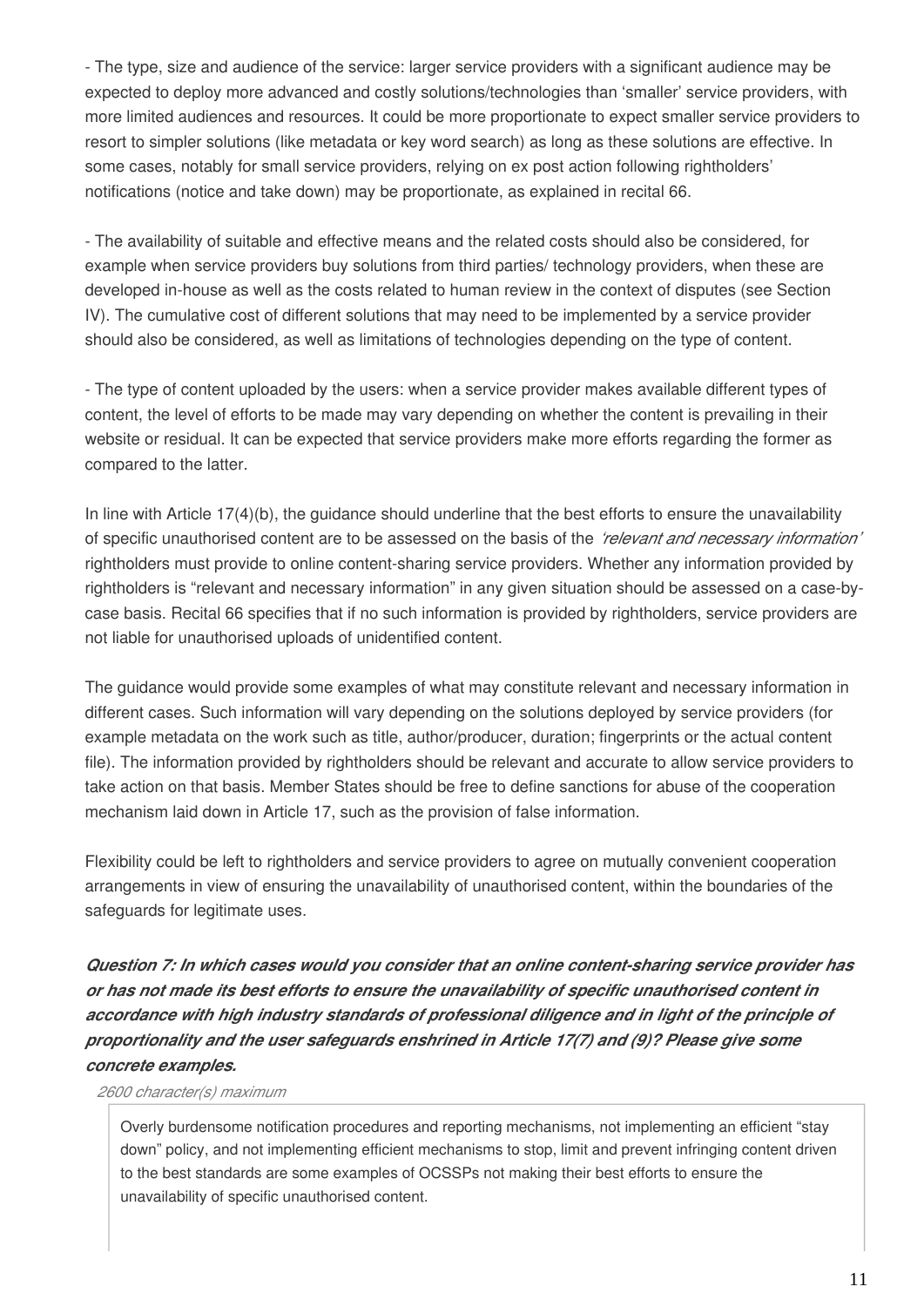According to the principle of proportionality, it should be the obligation of OCSSPs – which are mainly large businesses – to be more vigilant and take more responsibility for the infringing content on their services than rightsholders (the majority of which are SMEs). The former are better equipped than SMEs to prevent illegal activities on their services. It is only normal that those depending on our creative content for their survival, are the ones deploying all possible efforts to implement the most efficient technology to ensure that unavailability of illegal content. Claims by digital service providers that content recognition technologies are not available for all types of copyright-protected content, nor are the existing technologies so effective as to guarantee compliance for OCSSPs with all the requirements, should not be a justification to leave illegal content unattended and available on their services.

It is important to note that the prohibition of any general monitoring obligation is to be understood as "blind" searching for any potentially illegal content with no prior identification of what content to search for. General monitoring does not apply to the identified content for which rightsholders provide specific information. This important distinction should be included in the Guidelines.

# *Question 8: Which information do you consider 'necessary and relevant' in order for online contentsharing service providers to comply with the obligation set out in Article 17(4)(b)?*

*2600 character(s) maximum*

Music publishers are already able to provide online services with the relevant data to recognise musical works. ISWC codes, titles, authors' names, and all metadata which is necessary to facilitate the identification of infringing content. OCSSPs already have relevant information from rightsholders to stop and prevent infringements.

# *Question 9: Are there any other elements related to the best efforts to ensure the unavailability of unauthorised content, besides those outlined above, for which you think some guidance is needed? If yes, please explain which ones and how you consider the guidance should address them.*

*2600 character(s) maximum*

A mandatory "repeat offender" policy, including an obligation to make such policy publicly available, would be useful and welcomed. The current regime under the liability provisions of the E-commerce Directive imposes constant checking of the various platforms and repeated notifications by music publishers, and any third parties working on their behalf, which is extremely burdensome.

Further, as per our answer to Question 7 above, claims by digital service providers that content recognition technologies are not available for all types of copyright-protected content, nor are the existing technologies so effective as to guarantee compliance for OCSSPs with all the requirements, should not be a justification to leave illegal content unattended and available on their services.

# **3. NOTICES SUBMITTED BY RIGHTHOLDERS TO REMOVE UNAUTHORISED CONTENT AND THE RELEVANT AND NECESSARY INFORMATION TO PREVENT FUTURE UPLOADS (ART. 17(4)(c))**

#### *Background*

*The third condition set out in Article 17(4) (c), which is also subject to the principle of proportionality laid down in paragraph 5 and the safeguards for legitimate uses in paragraph 7, is that online content-sharing service providers should be liable for the use of unauthorised content unless they demonstrate that they have acted expeditiously, upon receiving a sufficiently substantiated notice from the rightholders, to disable*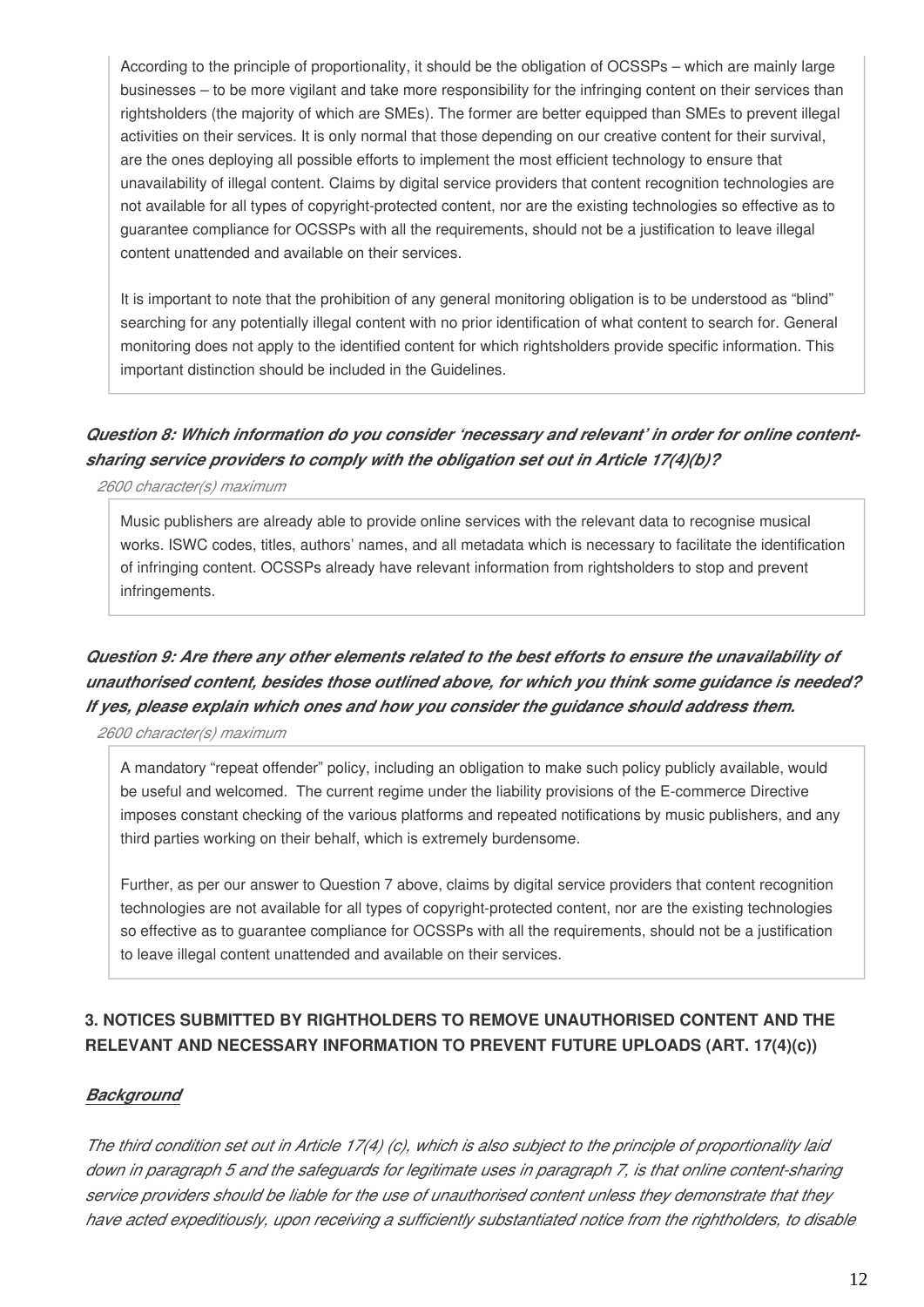*access to, or to remove from their websites, the notified works or other subject matter, and that they have made best efforts to prevent their future uploads in accordance with Article 17(4)(b). Pursuant to Article 17 (8), the application of Article 17 should not lead to any general monitoring obligation.*

# *Possible elements for the guidance:*

The guidance should give indications to Member States on how they should implement Article 17(4)(c) in their national laws. Member States should bear in mind that the two conditions set in letter (c) are subject to the principle of proportionality provided for in Article 17(5). The 'best efforts' that service providers should make to prevent future uploads of notified works should be approached in the same way as in relation to Article 17(4)(b). The guidance should recall the importance of assessing whether the best efforts have been made by service providers on a case-by-case basis.

Member States should also bear in mind that the application of Article 17 should not lead to any general monitoring obligation and that legitimate uses have to be safeguarded as provided for in paragraphs 7 and 9, and as further explained in section IV. This is particularly relevant for the application of the second part of letter (c), according to which service providers have to make their best efforts to prevent future uploads of notified works.

The guidance should also indicate that when implementing Article 17(4) letter (c), Member States need to clearly differentiate the type of information rightholders provide in a 'sufficiently substantiated notice' for the removal of content (the 'take-down' part of letter (c)) from the "relevant and necessary information" they provide for the purposes of preventing future uploads of notified works (the 'stay-down' part of letter (c), which refers back to letter b).

With regard to the elements to be included in a 'sufficiently substantiated notice' submitted by rightholders, the guidance should recommend Member States to follow in their implementation the Commission Recommendation on Measures to Effectively Tackle Illegal Content Online[1]. The information provided should be specific and detailed in nature in a way in which it verifies not only the work or protected subject matter and the specific rights held by the rightholder but where it is alleged to be on the website in question. Points 6 to 8 of the Recommendation list elements that could be included in the notices. As the Recommendation is a horizontal non-binding instrument and therefore not copyright specific, existing national rules and current practices for copyright notices, which may contain more details, could also be applied.

Article 17(4) letter (c) second part (the 'stay down' obligation) refers back to letter (b) of the same paragraph. As a consequence, in order for the service providers to be able to deploy their best efforts to avoid future uploads under this provision, rightholders have to provide them with the same type of 'relevant and necessary' information which is relevant for the application of letter (b). This means for example that, if a service provider uses fingerprinting technologies to avoid future uploads of notified works, receiving as information only the title of a song and its location, as identified in a notice, would be insufficient. In this case, to allow service providers to avoid future uploads of notified works, rightholders would need to provide the services with fingerprints or content files. If rightholders have already provided the 'necessary and relevant' information under letter (b) of Article 17(4) with regard to a specific notified work, they should not be obliged to re-submit the same information for the purposes of 'stay-down', but this should be assessed on a case-by-case basis.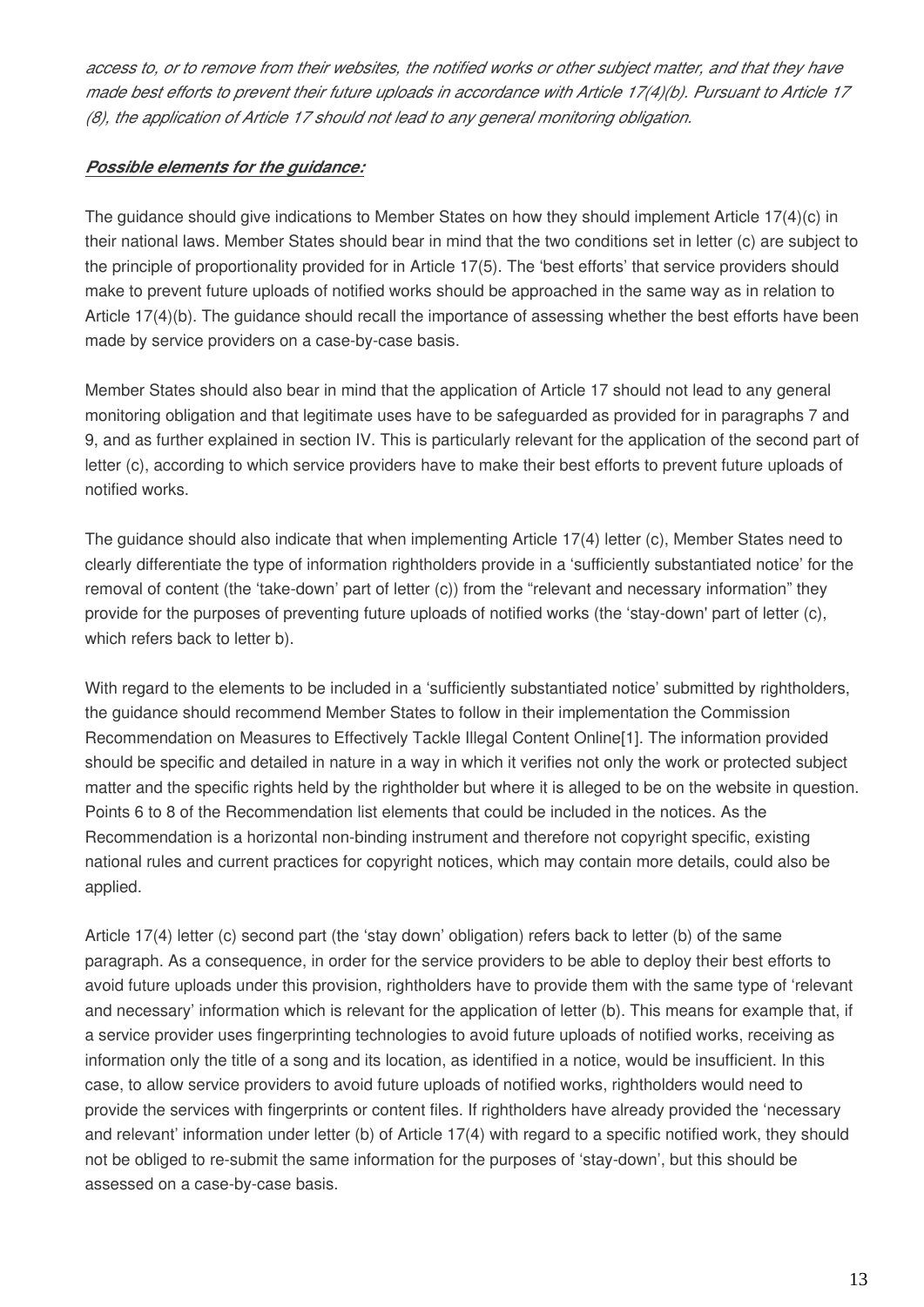[1] See Commission Communication of 1 March 2018 available at: https://ec.europa.eu/digital-single-market /en/news/commission-recommendation-measures-effectively-tackle-illegal-content-online

# *Question 10:What information do you consider a sufficiently substantiated notice should contain in order to allow the online content-sharing service providers to act expeditiously to disable access /remove the notified content?*

*2600 character(s) maximum*

"Sufficiently substantiated" notices can only work properly if they are not too cumbersome. Notices may contain details of the sender, meaning the sender's address and contact person, and a statement declaring that the content is illegal as it is copyrighted material and was posted on a certain service without the rightsholders' authorisation should suffice. A URL should be supplied where possible, but not always necessary as they are easy to change and online service providers often remove only the individual URL named in the notice instead of removing all the infringing copies of the same work. Detailed description of the illegal nature of the content should neither be necessary.

*Question 11: Are there any other elements related to the 'notice and take down' and 'notice and staydown' systems provided for in Article 17(4)(c) that should be covered by the guidance? If yes, please explain which ones and how you would suggest the guidance to address them.*

*2600 character(s) maximum*

# **4. SPECIFIC LIABILITY REGIME FOR START-UPS (ARTICLE 17.6)**

# *Background*

*Article 17(6) provides for a specific liability regime for 'new' companies, with lighter conditions. This is in practice a two-tier regime applicable to services, which have been active in the EU for less than 3 years and have an annual turnover of less than 10 million euros with different rules applying to them depending on the audience they attract. In practice:*

*(i) If those 'new' services have less than 5 million unique visitors they are required to make their best efforts to obtain an authorisation (Art.17 (4) (a)) and they have to comply with the 'notice and take down' obligation under Art. 17(4) (c), first part.*

*(ii) If those 'new' services have more than 5 million unique visitors they are subject to the same obligations of best efforts to obtain an authorisation and 'notice and take down' as services with a smaller audience but in addition, they also need to comply with the obligation to avoid future uploads of notified works under Article 17 (4) (c) second part ('stay down' obligation).*

*For both categories of services, the condition of best efforts to ensure the unavailability of unauthorised content, provided for in Article 17 (4)(b), is not applicable.*

#### *Possible elements for the guidance:*

The guidance should provide indications to the Member States for the implementation of the specific liability regime set out in Article 17(6). It could focus on certain elements of the liability regime, which may raise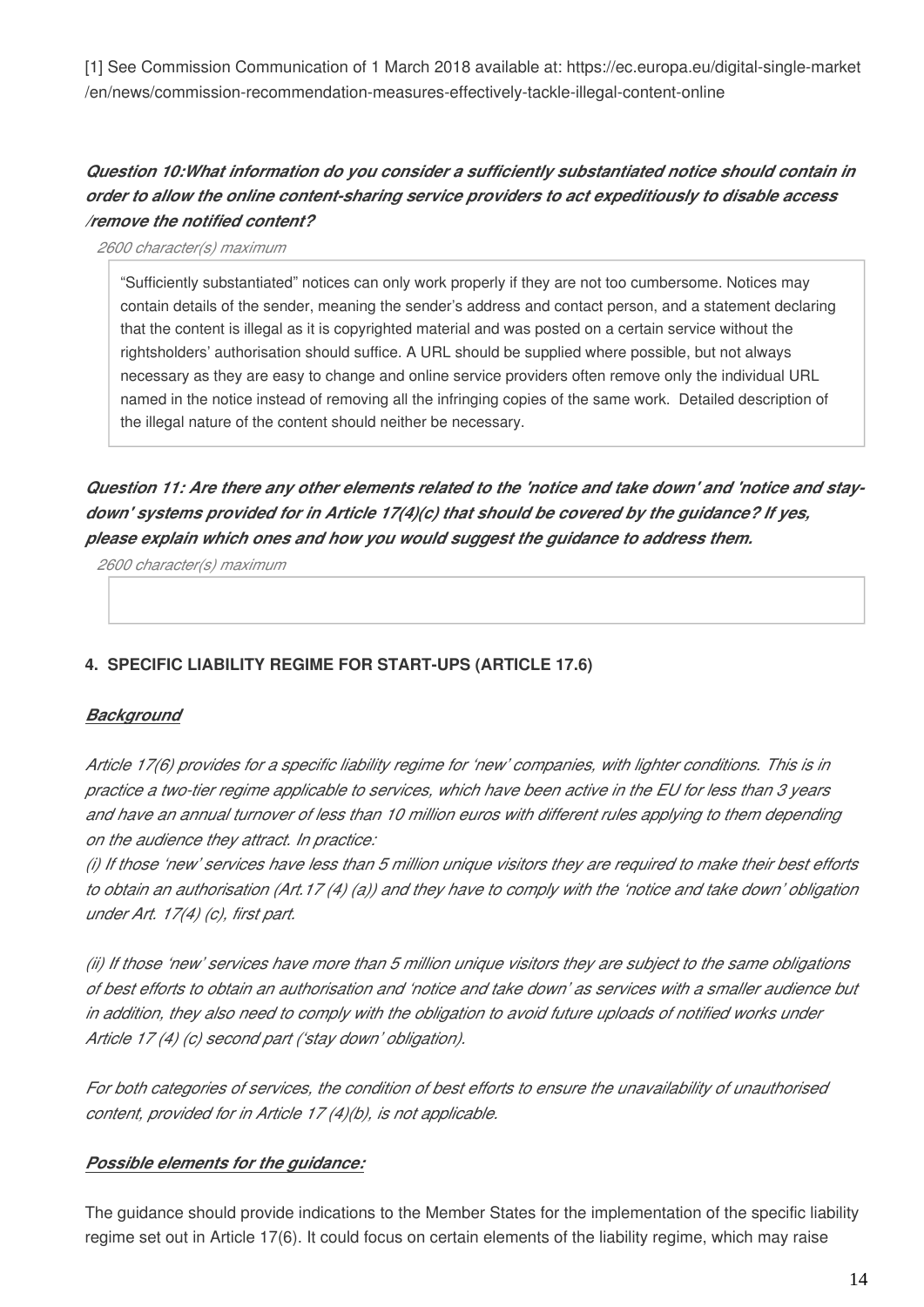practical questions, such as how to calculate the annual turnover of the services and the number of monthly unique visitors. It would remind for example that the annual turnover needs to be calculated in accordance with the Commission Recommendation 2003/361/EC for SMEs. It would also explain that the number of monthly unique visitors refers to visitors across the Union, as explained in recital 66, and not per Member State.

The guidance should also clarify that the principle of proportionality provided for in Article 17(5) and the safeguards for legitimate uses under Article 17(7) apply to the liability regime for 'new' services. In this context, the guidance could provide some examples of what best efforts could be expected from the 'new' services covered by Article 17(6) for obtaining authorisations and where applicable, for preventing future uploads of notified works, in the light of the principle of proportionality.

# *Question 12: What specific elements of the specific liability regime for "new" services, provided for in Article 17(6), should in your opinion be addressed in the guidance and how?*

*2600 character(s) maximum*

There is much discussion and concern about smaller OCSSPs and their capacity to adapt to the requirements of Article 17. However, there is no mention about the need to protect smaller rightsholders from copyright infringements when they are the ones particularly struggling when trying to make their rights enforced on the Internet. Small rightsholders – such as the companies that IMPF represents - are particularly vulnerable when negotiating with OCSSPs, and the ones with no financial nor human capacities to policy the Internet in the search of infringing content.

Article 17 ensures that those actors wrongfully hiding behind safe harbour exemptions that were not designed for them in the first place, are now considered liable for the content they make available in their services, and therefore bear the responsibility to prevent, limit and bock illegal content from their services. Smaller or newer services as per Article 17(6) should, as the rest of the services mentioned under this Article, seek authorisation. If not obtained, they have the responsibility to expeditiously disable access to the illegal content from their websites.

In the implementation of the Directive, Member States should not deviate from the vein of the Directive. OCSSPs – irrespective of their size - are responsible for carrying out a copyright relevant act when they give the public access to copyright-protected works uploaded by its users, and therefore shall seek authorisation from rightsholders.

# **IV. SAFEGUARDS FOR LEGITIMATE USES OF CONTENT (Art. 17(7)) and REDRESS MECHANISM FOR USERS (Art. 17(9))**

# *Background*

*Article 17(7) and 17(9) lay down rules aiming to ensure that any action undertaken together by service providers and rightholders does not lead to the unavailability of content which does not infringe copyright. This is of particular importance (but not only) for the application of Article 17(4) letter (b) and second half of letter (c), whereby online content-sharing service providers need to make their best efforts to ensure the unavailability of unauthorised content and to prevent future uploads of notified works. Article 17(7) also provides that the Member States must ensure that users in each Member State are able to rely on the existing exceptions or limitations for quotation, criticism, review and use for the purpose of caricature,*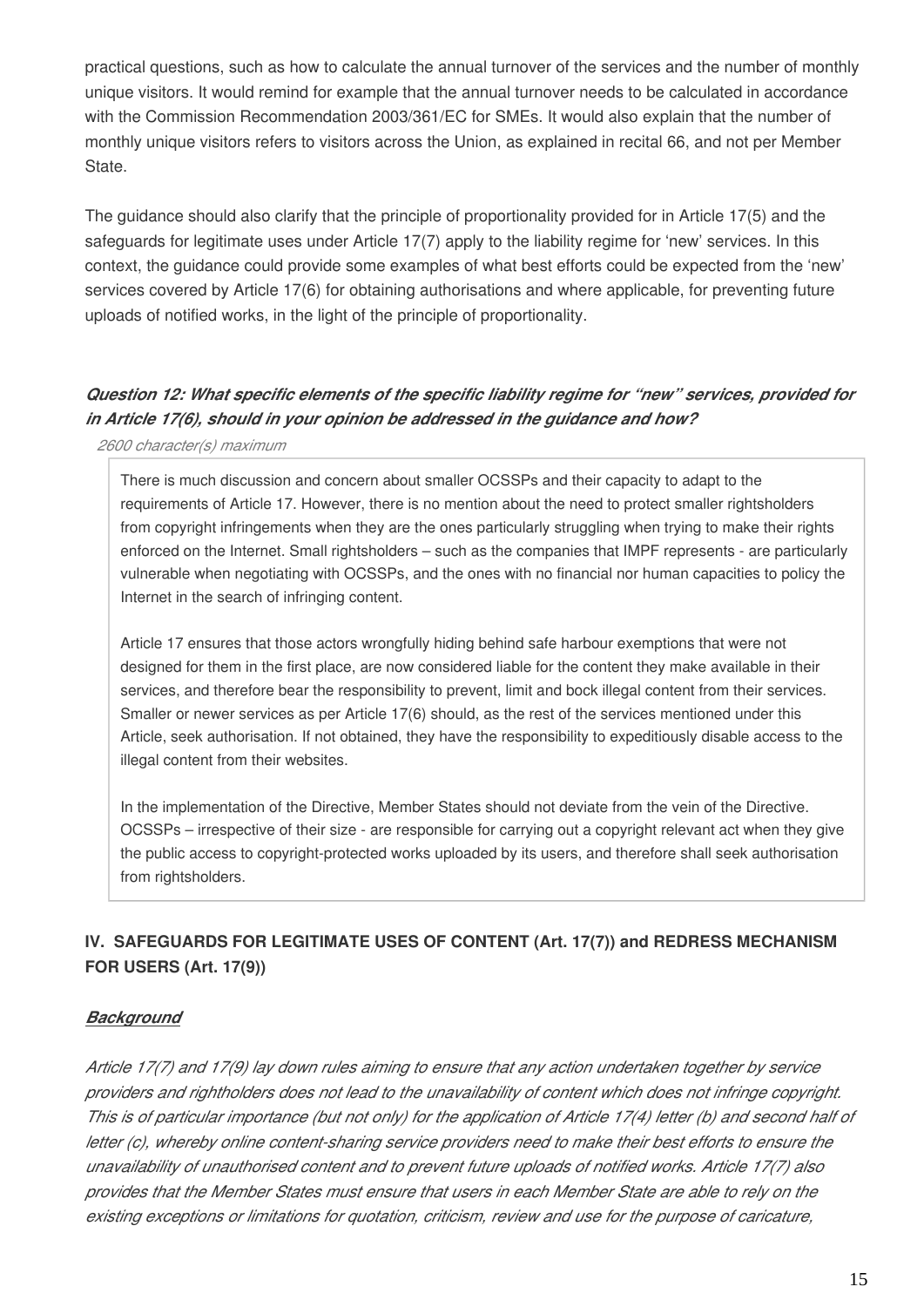*parody or pastiche when they upload and make available their content on online content-sharing service providers' websites. Under Article 5 of Directive 2001/29/EC these exceptions were optional and therefore not all Member States have implemented them. Article 17 (7) makes these exceptions mandatory for all Member States for the uses of copyright protected content covered by this provision.*

*Article 17(9) requires online content-sharing service providers to put in place a redress mechanism allowing users to challenge the blocking or removal of their content. Disputes can occur when content-sharing service providers disable or remove access to user uploaded content, whereas users consider their uploads legitimate, for example uses of third party content under an exception or limitation to copyright.*

*Article 17(9) further requires that the Directive shall in no way affect legitimate uses, and shall not lead to any identification of individual users nor to the processing of personal data, except in accordance with Directive 2002/58/EC and Regulation (EU) 2016/679. It also requires online content-sharing service providers to inform their users in their terms and conditions that they can use works and other subject matter under exceptions or limitations to copyright and related rights provided for in Union law.*

# *Possible elements for the guidance:*

The guidance should explain what Member States have to do to implement Article 17(7) and the relationship between that provision and Article 17(4). Article 17(7) is addressed to safeguarding any content uploaded by users that does not infringe copyright or related rights including by virtue of the application of any exception or limitation. Such non-infringing use is often referred to as 'legitimate use'. In addition, Article 17(7) second paragraph introduces certain mandatory exceptions for users that upload content online.

Member States should be recommended to explicitly transpose in their law the text of Article 17(7) first paragraph whereby the cooperation between online content-sharing service providers and rightholders, in particular under Article 17(4), must not result in the prevention of the availability of works or other subject matter uploaded by users, which do not infringe copyright and related rights, including where such works or other subject matter are covered by an exception or limitation.

Member States are required to transpose in their national laws the mandatory exceptions in Article 17(7) second paragraph covering the case of content uploaded by users on online content-sharing services for:

- (a) quotation, criticism, review
- (b) use for the purpose of caricature, parody or pastiche

Whilst the exceptions or limitations in Directive 2001/29/EC are optional in nature and addressed to any user, Article 17(7) applies to all users in all Member States who must be able to rely on these exceptions or limitations when they upload content on online content-sharing service providers' websites. Recital 70 explains that allowing users to upload and make available content generated by them for the purposes of the exceptions or limitations in Article 17(7) is particularly important for 'striking a balance between the fundamental rights laid down in the Charter of Fundamental Rights of the European Union ('the Charter'), in particular the freedom of expression and the freedom of the arts, and the right to property, including intellectual property'.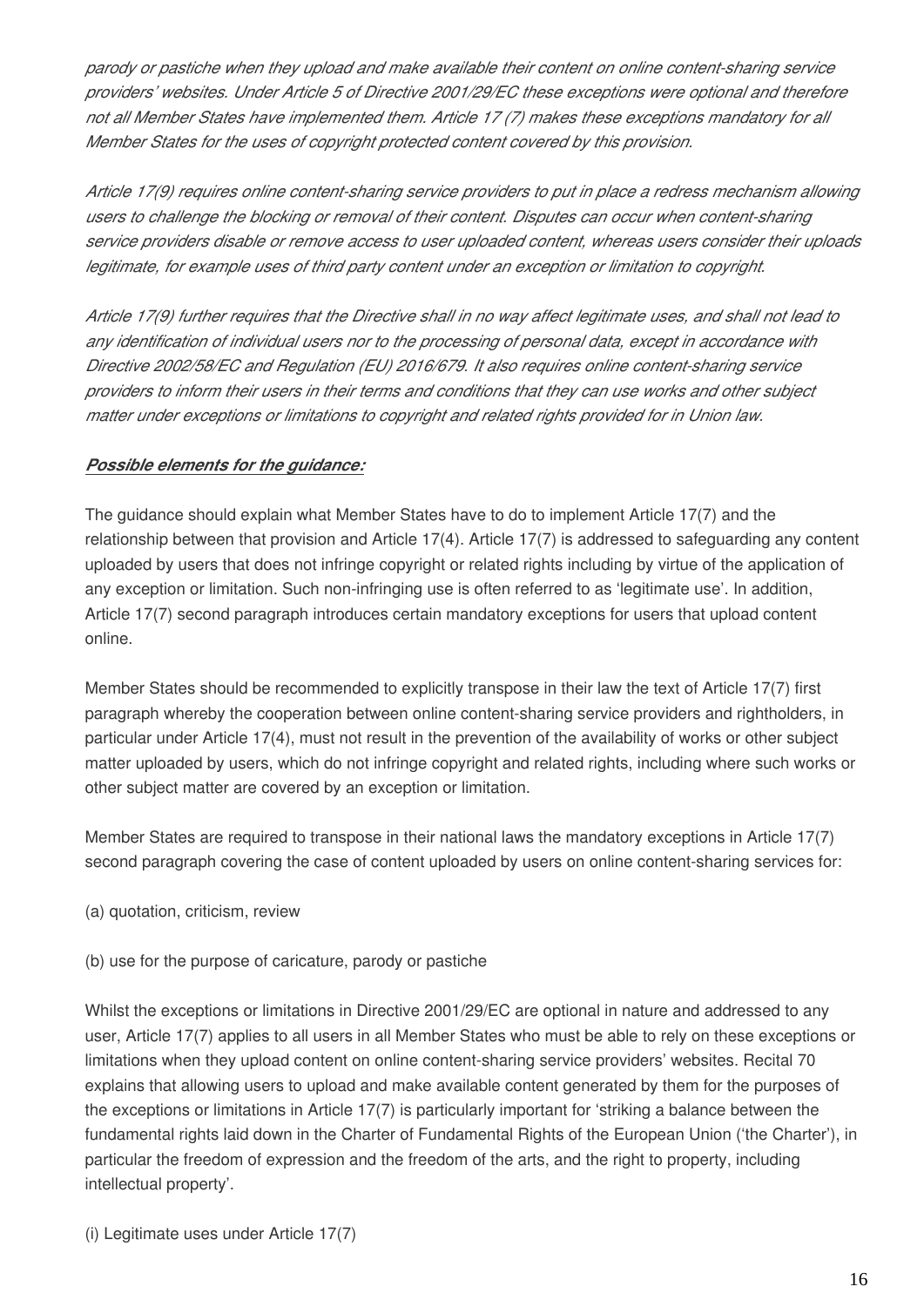Examples of legitimate uses may include (1) uses under exceptions and limitations, (2) uses by those who hold or have cleared the rights in the content they upload or covered by the authorisation under Article 17 (2); (3) uses of content not covered by copyright or related rights, notably works in the public domain or for example content where the threshold of originality is not met.

The guidance could recall that uses under exceptions and limitations cover the upload and making available of content under the mandatory exceptions in Article 17(7) but also under other – optional exceptions that Member States may have implemented under Article 5 of Directive 2001/29/EC. Some of those are particularly relevant for uses on online content-sharing services and Member States, which have not done so, could be recommended to implement them for uses covered by Article 17 (for ex. incidental use)[1].

Member States that may have already implemented the exceptions made mandatory by Article 17(7) under Directive 2001/29/EC should review their legislation to make sure it complies with Article 17(7) and if needed, adapt it accordingly. Member States whose laws do not provide for these exceptions will have to transpose them as a minimum for the uses covered by Article 17.

The guidance should give indications to the Member States on the interpretation of the mandatory exceptions, in line with the case law of the Court of Justice of the European Union.

(ii) Practical application of Article 17(4) in compliance with Article 17(7)

The guidance should also give indications to the Member States as to how they can direct online contentsharing service providers and rightholders to apply in practice Article 17(4) in compliance with Article 17(7). The objective should be to ensure that legitimate content is not blocked when technologies are applied by online content-sharing service providers under Article 17(4) letter (b) and the second part of letter (c).

The guidance should explain that the balancing sought by the Directive requires, besides the effective complaint and redress mechanism discussed in the subsequent section, that the cooperation between service providers and rightholders does not result in blocking legitimate uses. Therefore, the guidance would take as a premise that it is not enough for the transposition and application of Article 17 (7) to only restore legitimate content ex post, once it has been blocked. When service providers apply automated content recognition technologies under Article 17(4), on the basis of the relevant and necessary information provided by the rightholders, legitimate uses should also be considered at the upload of content.

It should be born in mind that in the current state of the art, content recognition technology cannot assess whether the uploaded content is infringing or covered by a legitimate use. However, technology may assist service providers to distinguish uploads likely to be infringing for the purposes of Article 17(4) from uploads likely to be legitimate, based on the application of technical parameters as explained below. In order to ensure compliance with Article 17(7) in practice, automated blocking of content identified by the rightholders should be limited to likely infringing uploads, whereas content, which is likely to be legitimate, should not be subjected to automated blocking and should be available.

This distinction between likely infringing and likely legitimate uploads would not introduce any new legal concepts, nor would it imply a final legal assessment as to whether an upload is legitimate or not, but it would be a reasonable and practical way for service providers to apply Article 17(4) in line with Article 17(7) when they use content recognition technology. This mechanism should also not prevent the possible use of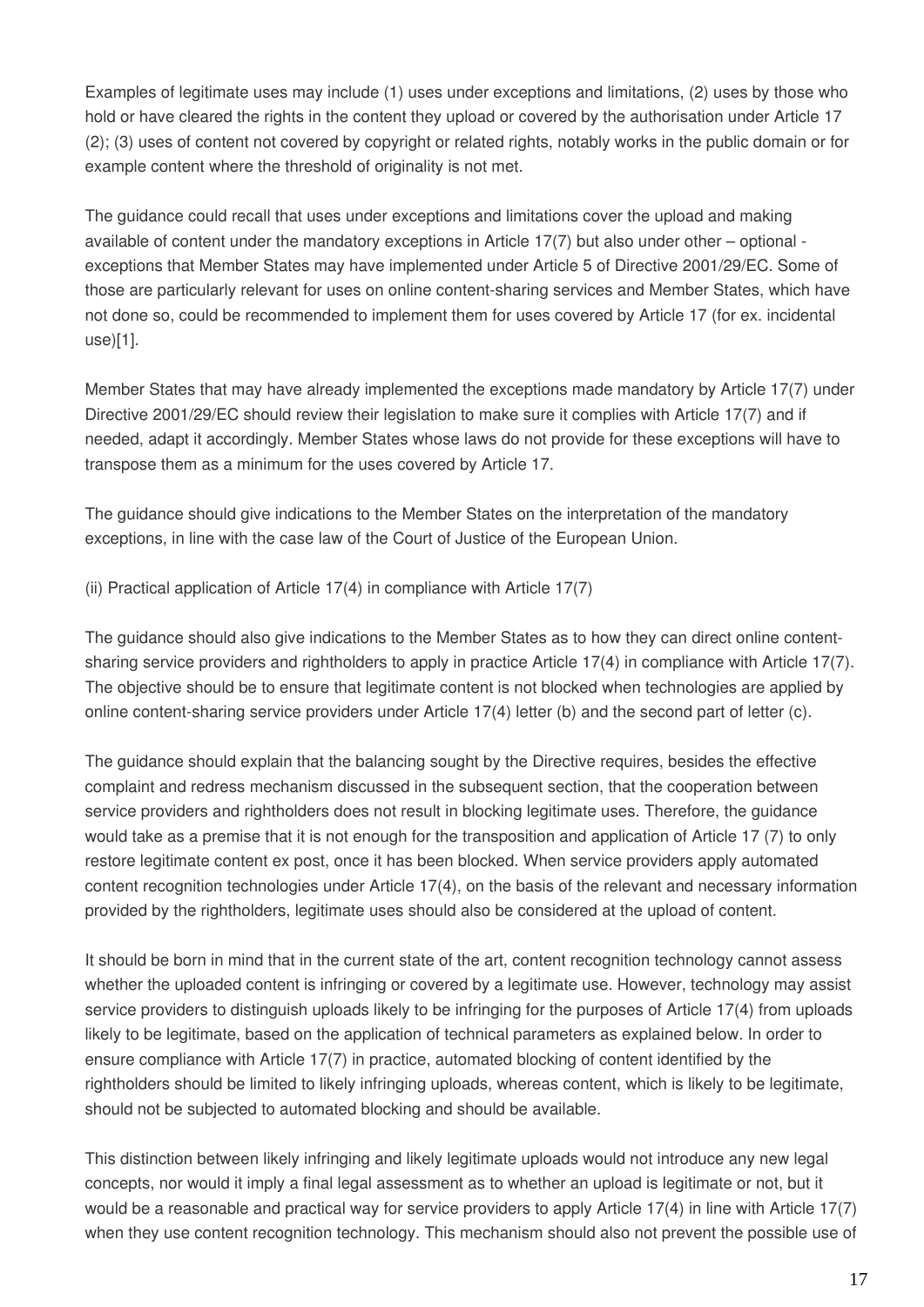technology for reporting and remunerating the use of authorised content under contractual terms agreed by rightholders and service providers.

Under this approach, when uploads match with the relevant and necessary information provided to them by the rightholders, service providers should assess their legitimacy in compliance with Article 17(7) and proceed, where applicable, to block likely infringing uploads. In such a case users should still be able to contest the blocking under the redress mechanism provided for in Article 17(9), which requires human review for the contested content before a decision is taken whether it should stay down or be restored.

In cases when it is not possible for online content-sharing service providers to determine on a reasonable basis whether an upload is likely to be infringing and the service providers use content recognition technology, the service providers should notify the user that (part of) the upload matches with the information (e.g. fingerprint) provided by the rightholders. If the user contests the infringing nature of its upload, service providers should submit the upload to human review for a rapid decision as to whether the content should be blocked or be available. Such content should remain online during the human review. If rightholders disagree with the decision of service providers to keep the content up, they would be able to submit a notice in compliance with Article 17(4) letter (c) to ask for the removal of the content that they consider infringing. If, on the other hand, upon being notified by the service provider, the user does not contest the infringing nature of the upload, the content could be blocked without further review, without prejudice to users' ability to rely on other available redress, including judicial review.

The human review process should be swift and allow both rightholders and users to provide their views. If, as a result of the human review, the service provider decides to disable or remove the uploaded content, it should inform the user of the outcome of the review; and the user should be able to have recourse to the out-of-court dispute resolution mechanism, provided for in Article 17(9).

The distinction between likely infringing and likely legitimate uploads could be carried out by service providers in cooperation with rightholders based on a number of technical characteristics of the upload, as appropriate. Relevant technical parameters could be, among others, the level of match with the reference file provided by rightholders for the purposes of Article 17(4), the length/size of third party content used in the upload and whether it is surrounded by user's own content. For example, in application of such technical parameters, the upload of a video of 30 minutes, where 29 minutes are an exact match to a reference file provided by a rightholder, could likely be considered an infringing one, unless it is in the public domain or the use has been authorised. On the other hand, a user generated video composed by very short extracts, such as one or two minutes of different scenes from third party films, accompanied by additional content such as comments added by the user for the purpose of reviewing these scenes could be more likely to be legitimate because potentially covered by an exception such as the quotation exception. Similarly still images uploaded by users which match only partially the fingerprints of a professional picture could be legitimate uploads under the parody exception, as they could be 'memes', i.e. new images created by users by adding elements to an original picture to create a humoristic or parodic effect.

The application of technical parameters should not be arbitrary and should be without prejudice to any legal decision on the nature of the content uploaded, i.e. whether it is an infringement of copyright or a related right or not.

Member States should remain free to introduce specific measures to discourage the abuse of this mechanism by users or rightholders.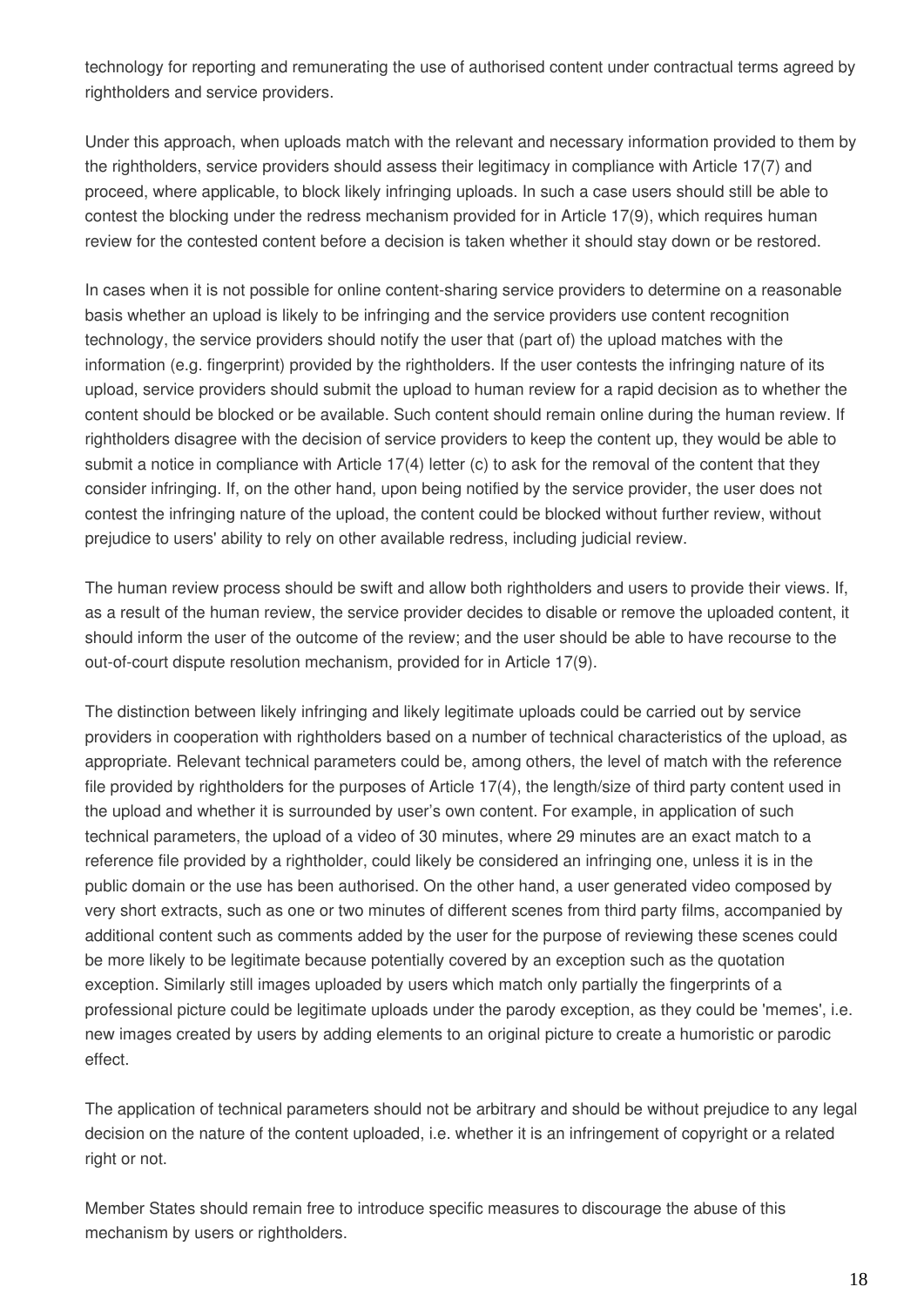Finally, in order to minimise the risk that authorised content uploaded with the authorisation of rightholders is blocked, Member States may consider recommending service providers to use the practice of 'whitelisting', which allows rightholders to indicate to the service providers users and uses that they have authorised. For example, in case of co-productions or partnerships, broadcasters can indicate to service providers which other broadcasters or partners are authorised to upload their content. Such uses would not require the application by service providers of content recognition technologies for blocking purposes.

#### (iii) Complaint and redress mechanism under Article 17(9)

Article 17(9) requires Member States to provide for a complaint and redress mechanism that online contentsharing service providers have to make available to users in the event of dispute over the blocking or removal of their content; it also requires Member States to ensure that out-of-court redress mechanisms are available for the settlement of these disputes. When approaching Article 17(9) Member States should bear in mind that the obligation on service providers to put in place a complaint and redress mechanism should be implemented in line with the Union law rules on freedom to provide services, including the 'country of origin' principle provided for in Article 3 of Directive 2000/31/EC on e-commerce, when applicable.

The guidance should give indications to the Member States on how they could instruct service providers to apply the complaint and redress mechanism in practice. It could suggest that when content is blocked as a result of the application of the mechanism described above for the practical application of Article 17(4) in compliance with Article 17(7), the contested content, which is likely infringing should stay down pending the human review required under the redress mechanism. This would correspond to the approach that only uploads likely to be infringing could be automatically blocked under Article 17(4) in compliance with Article 17(7) and Article 17(9). Content that service providers remove ex post under the notice and take down procedure under Article 17(4) letter (c) should only stay down pending the redress, provided that the notice submitted by rightholders is a 'sufficiently substantiated' notice.

In line with the requirement of Article 17(9) that the complaints by users be processed without undue delay, the guidance should suggest that as a rule service providers and rightholders must react to complaints from users within a reasonably short timeframe to ensure that the mechanism is expeditious. If rightholders do not react in a reasonable timeframe, content which has been blocked or taken down should become available or be restored. The guidance should also recall rightholders' obligation to duly justify their requests to have content uploaded by users blocked or removed and encourage rightholders to provide this justification in clear and simple terms to make it understandable to an average internet user.

If the final decision by service providers is to keep the content unavailable, users must be able to contest this decision through the impartial out-of-court dispute settlement mechanism, which Member States have to make available. The guidance should indicate that the out-of- court dispute settlement mechanism can be an existing one but with relevant expertise to handle copyright disputes. It should also be easy to use and with no cost for users.

The guidance should also indicate to the Member States that they need to implement in their law the obligation on online content-sharing service providers to inform their users in their terms and conditions that users can use works and other subject matter under exceptions or limitations to copyright and related rights provided for in Union law.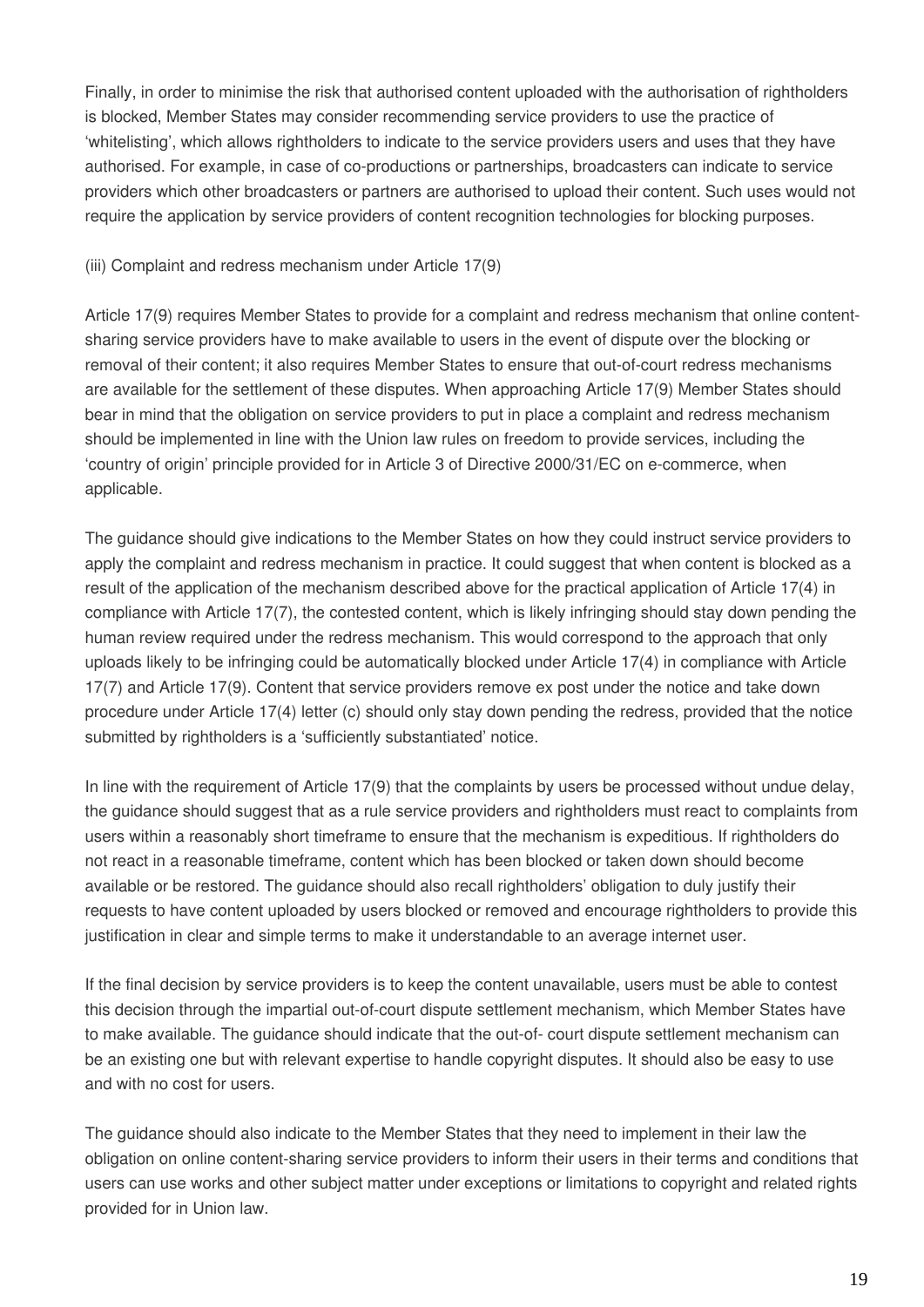The guidance could also recommend how service providers can increase users' awareness of what may constitute legitimate uses, as required by Article 17(9). For example, Member States could encourage the service providers to put in place standard forms for users to contest the blocking or removal of their content. This could also be accompanied by information aiming to foster users' awareness of copyright concepts and to encourage a responsible behaviour when uploading content online.

Finally, the guidance should underline that any processing of personal data and identification of users that may be required in the context of the application of Article 17 needs to be done in compliance Directive 2002/51/EC on e-privacy and Regulation 2016/679 on general data protection. Member States should monitor the correct application of these rules.

[1] Article 5.3 (h) of Directive 2001/29/EC

# *Question 13: Do you have additional suggestions to implement Article 17(7) to ensure a fair balance between different fundamental rights notably between copyright and freedom of expression? Would you agree with the approach presented above or do you consider other solutions could be used?*

*2600 character(s) maximum*

Both freedom of expression and copyright are fundamental rights, recognised by the European Charter of Human Rights in Articles 10 and 17 respectively. A fair balance should be struck between the various fundamental rights protected by EU law, as confirmed by extensive case law. Freedom of expression should not be used to infringe copyright. While everybody should be able to freely express themselves, using other' s forms of expression is an infringement of copyright.

# *Question 14: Do you have additional suggestions on how the guidance should address the implementation of the complaint and redress mechanism and of the out-of-court dispute settlement under Article 17(9)?*

*2600 character(s) maximum*

We are concerned by the interpretation that could be given by some Member States to the wording in Article 17(9) "(…) Where rightsholders request to have access to their specific works or other subject matter disabled or to have those works or other subject matter removed, they shall duly justify the reasons for their requests. Complaints submitted under the mechanism provided for in the first subparagraph shall be processed without undue delay, and decisions to disable access to or remove uploaded content shall be subject to human review".

For the music industry, time between us identifying an infringement of our copyright and the time when the OCSSP removes or blocks the content from its service should be as short as possible. We are concerned that the wording in the article leads to overly long and burdensome procedures which could be catastrophic for our works in many instances (i.e. early releases). Again here, a faithful interpretation of Article 17 is of utmost importance. It is essential for rightsholders to be able to have the illegal content taken down expeditiously once it has been identified since infringements on the Internet can cause immense damage in a very short period of time. Expeditious must therefore be interpreted in a way which is meaningful in relation to the internet medium.

In relation to erroneous removals, there are few in the field of copyright. Notifying an infringement is burdensome enough, so the likelihood of that notification being wrong is minimal.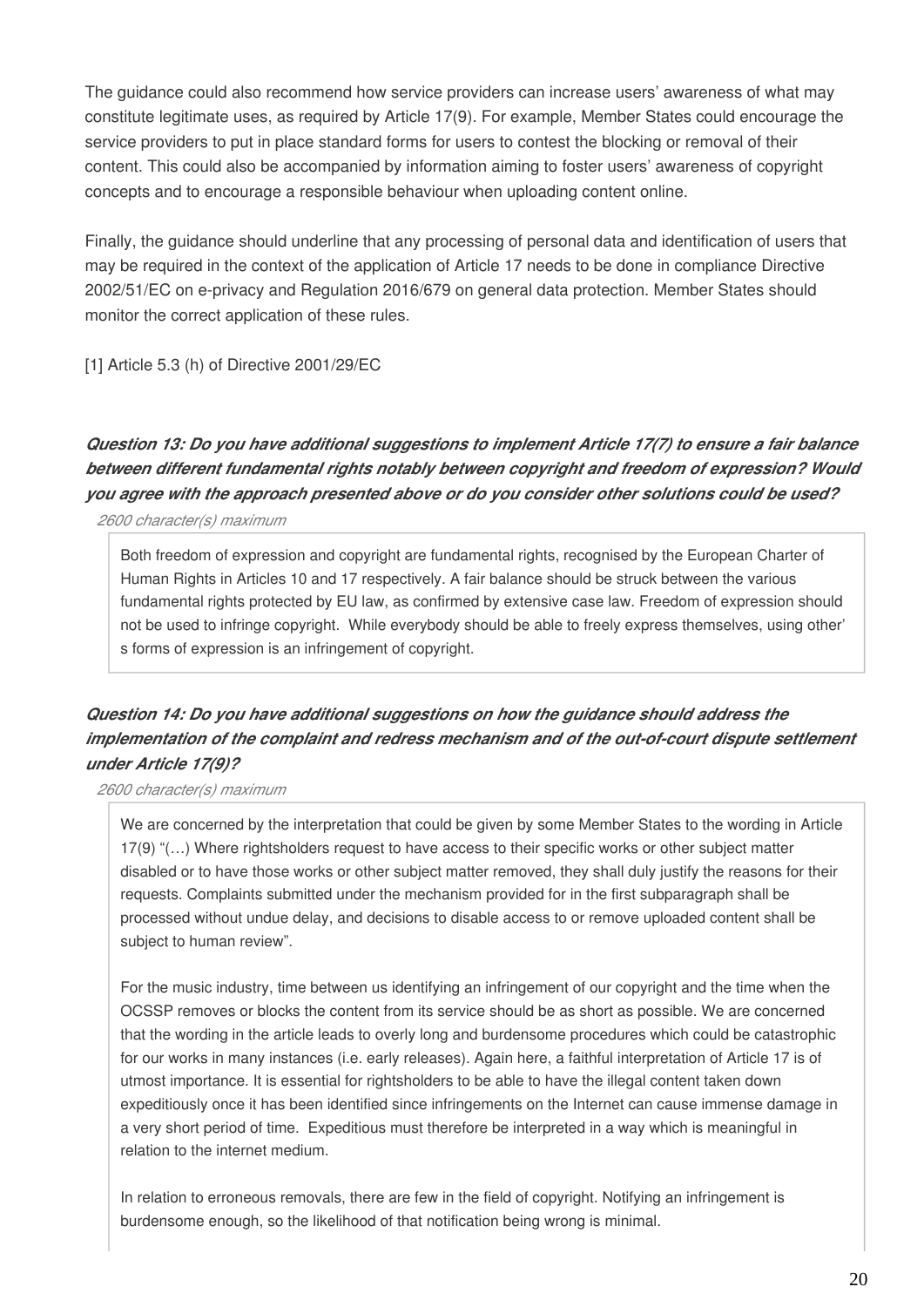IMPF believes that, if correctly transposed throughout the EU, the Directive will allow for a level playing field for negotiations between rightsholders and OCSSPs. In such scenario, disputes will be fewer and fewer there will be no real need for additional dispute resolution mechanisms.

# *Question 15: Are there other elements than those outlined above that should be addressed for the concrete implementation of Article 17(7) and (9)? If yes, please explain which ones and how the guidance should address them.*

*2600 character(s) maximum*

We are fearful of the reference in this Consultation document to the principle of the "country of origin" to be applied to the complaint and redress mechanism. In our view, this principle difficulties the enforcement of rights. Under copyright rules, the principle of the country of destination applies to better protect the rightsholders' interests. Being the complaint and redress mechanism a part of a copyright mechanism, there is justification to follow a different principle from the general copyright values. OCSSPs would surely use the principle of the country of origin to establish themselves in the most copyright-relaxed countries.

# **V. INFORMATION TO RIGHTHOLDERS (Art. 17(8))**

# *Background*

*Under Article 17(8), online content-sharing service providers need to provide rightholders, at their request, with information on the functioning of the tools used for ensuring the unavailability of content. Where they conclude licensing agreements with rightholders, the service providers also need to provide them with information on the use of their content, without however having to provide rightholders with detailed and individualised information for each work or other subject matter identified (recital 68).*

# *Possible elements for the guidance*

The guidance should recall the different elements set out in Article 17(8) and explain in particular how Member States should direct the parties to apply this provision in practice. It should give indications as to the information that service providers should provide to rightholders, if requested, to comply with it. For example, information on content recognition tools deployed by service providers to avoid unauthorised content could include descriptions on the efficiency of these tools, the general parameters used for their deployment, as well as any changes made overtime to the operation of these tools. As regards information on the use of content covered by the agreements concluded between service providers and rightholders, the guidance should recall that service providers are not required to provide detailed and individualised information on each work, and encourage the development of standardised reporting through voluntary cooperation between stakeholders. Some more specific requirements on reporting exist already under Article 17 of Directive 2014/26/EU and govern the relationship between users and CMOs.

In line with the Commission Recommendation on illegal content online, in order to ensure a high level of transparency to users, the guidance could recommend that Member States encourage online contentsharing service providers to publicly report on the functioning of their practices with regard to Article 17(4).

*Question 16: What are the most important elements that the guidance should cover in relation to the information that online content-sharing service providers should provide to rightholders on the*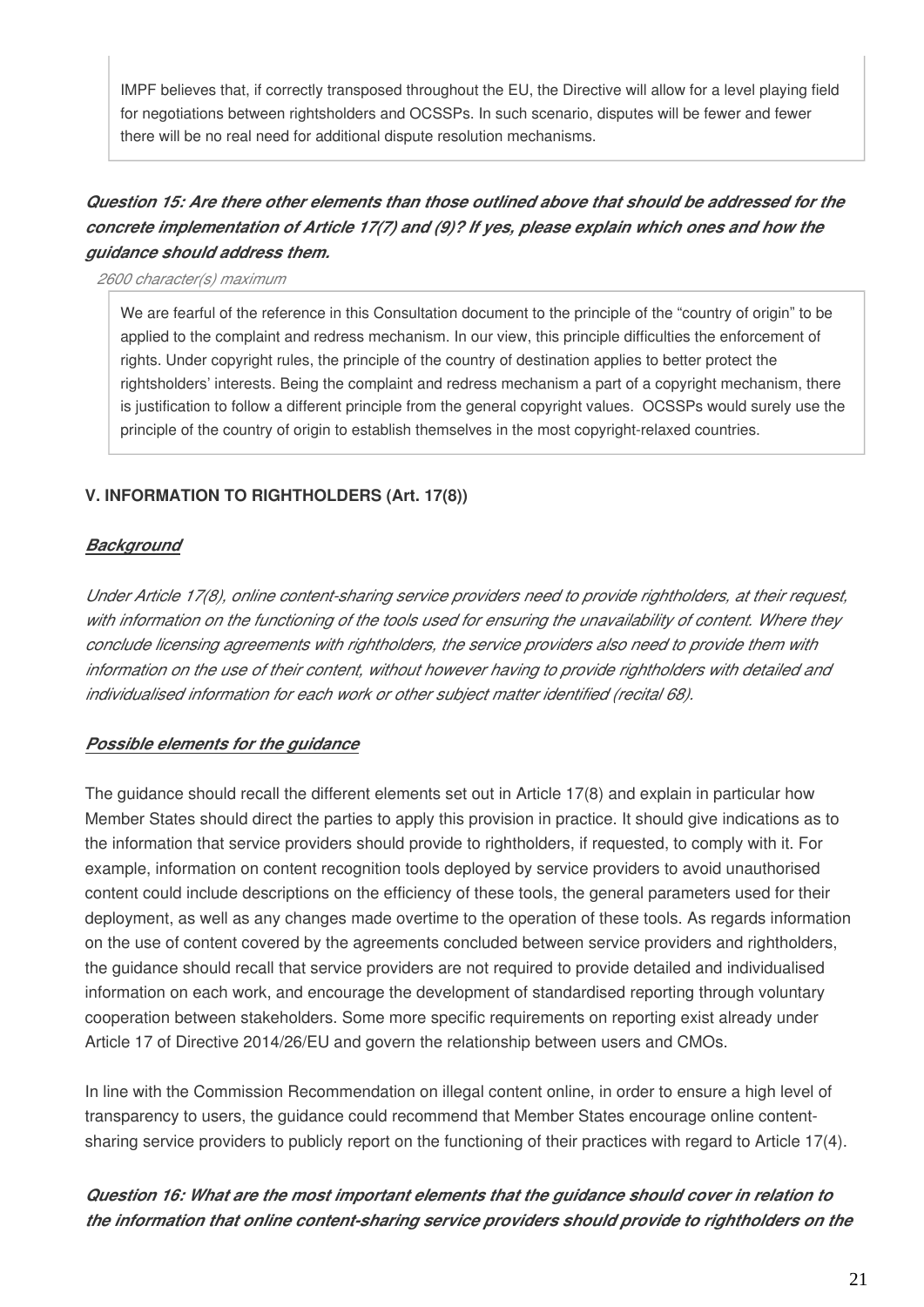# *functioning of their tools to ensure the unavailability of unauthorised content and on the use of rightholders' content under Article 17(8)? Please provide examples of particular information that you would consider as covered by this obligation.*

*2600 character(s) maximum*

There has been ample discussion during the EC Stakeholder Dialogues on Article 17 on the tools used by OCSSPs to ensure the unavailability of unauthorised content, to the point that IMPF believes we may be losing focus on what Article 17 is really about.

It seems as if Article 17 was introducing new obligations, in particular, the obligation to develop new technologies. Automatic content recognition is not new. Article 17 is not creating additional responsibilities; the majority of the online service providers are already using content recognition techniques to deal with infringing content.

However, we believe it should be made clear that OCSSPs should bear the responsibility to put in place efficient mechanisms to stop, limit and prevent infringing content. These mechanisms should be driven to the best standards. There is a flagrant lack of free access to content recognition systems and rightsholders often find themselves in the situation of assuming the expensive cost of certain content recognition techniques offered by certain online services. This is an important burden on rightsholders, specially SMEs. We also call for the introduction of accurate and transparent reporting mechanisms from the services as this is the basis to identify the amount of the remuneration that rightsholders should receive.

It would be also useful that OCSSPs include in the authorisation agreements with rightsholders, information on how content is prevented and blocked from their services, statistics on removals and information on their "repeat infringer" policy.

# *Question 17: Are there any other elements beyond the ones listed above which should be covered by the guidance? If yes, please explain which ones and how you would suggest the guidance to address them.*

*2600 character(s) maximum*

#### **VI. OTHER TOPICS**

*Question 18: Do you think the guidance should address any other topic related to Article 17? If yes, please indicate which topics you consider should be included in the guidance and how you consider the guidance should address them.*

*2600 character(s) maximum*

#### **FINAL REMARKS**

Should you wish to upload any other documentation to support your views, please do so.